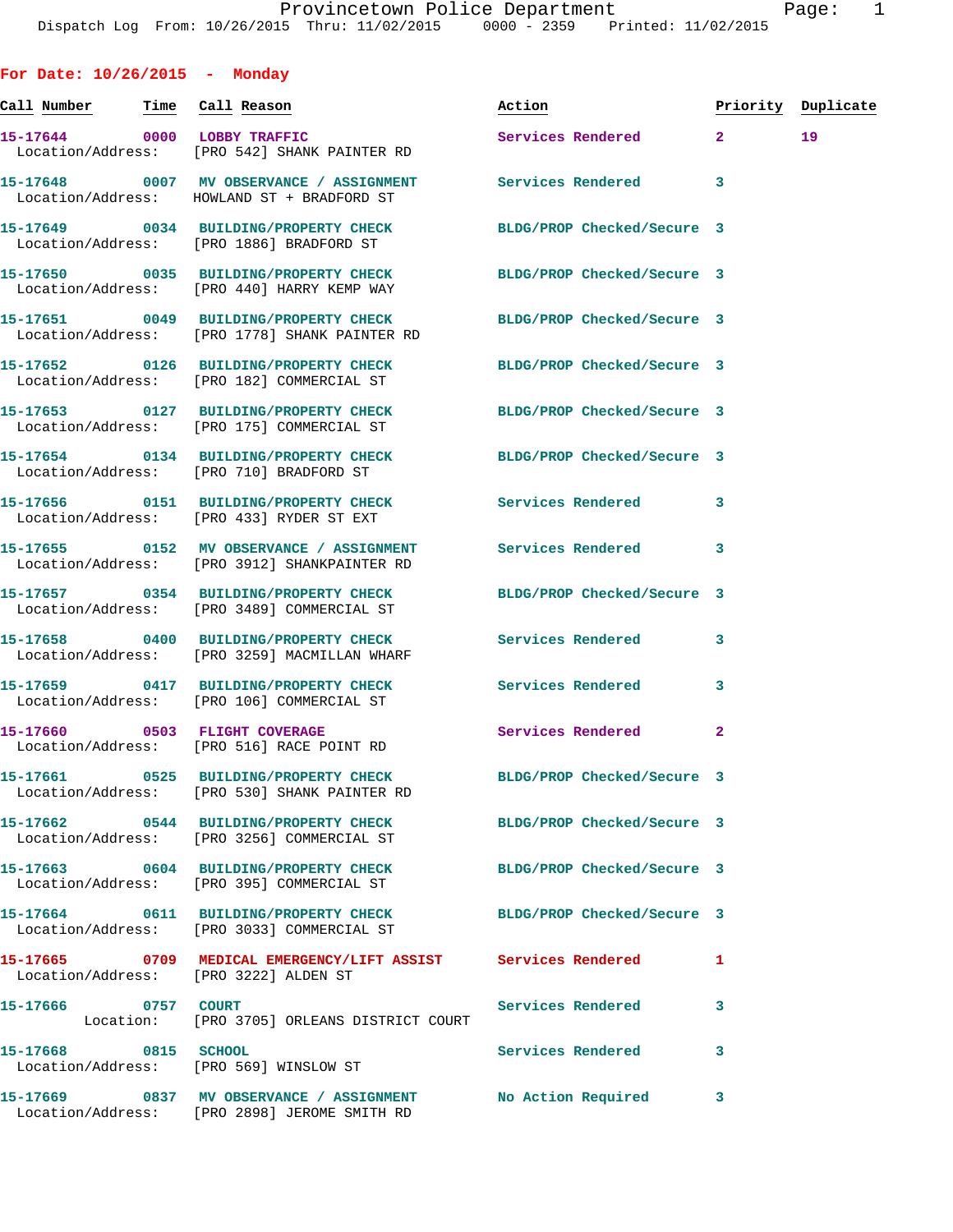|                                                                 | Provincetown Police Department<br>Dispatch Log From: 10/26/2015 Thru: 11/02/2015 0000 - 2359 Printed: 11/02/2015 |                           |                |
|-----------------------------------------------------------------|------------------------------------------------------------------------------------------------------------------|---------------------------|----------------|
|                                                                 | 15-17670 0850 ASSIST AGENCY / TRURO PD Services Rendered<br>Location/Address: [PRO 2144] CONWELL ST              |                           | 3              |
|                                                                 | 15-17671 0905 BUILDING/PROPERTY CHECK BLDG/PROP Checked/Secure 3<br>Location/Address: [PRO 3033] COMMERCIAL ST   |                           |                |
|                                                                 | 15-17672  0952 MV OBSERVANCE / ASSIGNMENT      No Action Required<br>Location/Address: [PRO 2513] ROUTE 6        |                           | 3              |
| 15-17673 1002 MV STOP<br>Location/Address: ROUTE 6              |                                                                                                                  | <b>VERBAL WARNING</b>     | 3              |
| 15-17674 1016 MV STOP<br>Location/Address: [PRO 413] CONWELL ST |                                                                                                                  | <b>VERBAL WARNING</b>     | 3              |
| 15-17675 1115 BIKE GENERAL<br>Location/Address: SCHOOL ST       |                                                                                                                  | Taken/Referred to Other   | $\mathbf{2}$   |
| 15-17676 1130 MV STOP                                           | Location/Address: [PRO 2977] COMMERCIAL ST                                                                       | <b>VERBAL WARNING</b>     | 3              |
|                                                                 | 15-17677 1132 PARKING COMPLAINT / GENERAL Services Rendered<br>Location/Address: [PRO 760] BRADFORD ST           |                           | 3              |
|                                                                 | 15-17678 1143 BUILDING/PROPERTY CHECK BLDG/PROP Checked/Secure 3<br>Location/Address: [PRO 447] JEROME SMITH RD  |                           |                |
|                                                                 | 15-17679 1232 FOUND WHITE IPHONE W/GRN CASE Services Rendered<br>Location/Address: [PRO 196] COMMERCIAL ST       |                           | 3              |
|                                                                 | 15-17681 1245 PARKING COMPLAINT / GENERAL Services Rendered<br>Location/Address: [PRO 396] COMMERCIAL ST         |                           | 3              |
|                                                                 | 15-17680 1247 PARK, WALK & TALK<br>Location/Address: [PRO 105] COMMERCIAL ST                                     | No Action Required        | 2              |
|                                                                 | 15-17682 1300 D.O.T. MEDICAL EMERGENCY Transported to Hospital<br>Location/Address: [PRO 440] HARRY KEMP WAY     |                           | 1              |
|                                                                 | 15-17684 1315 MV STOP<br>Location/Address: BRADFORD ST + BANGS ST                                                | Citation/Warning Issued 3 |                |
|                                                                 | 15-17685 1324 MV OBSERVANCE / ASSIGNMENT<br>Location/Address: BRADFORD ST + STANDISH ST                          | Services Rendered         |                |
| 15-17686 1338 TRAFFIC CONTROL                                   | Location/Address: WASHINGTON AVE + COMMERCIAL ST                                                                 | <b>SPOKEN TO</b>          | 3              |
| 15-17687 1417 BIKE GENERAL                                      | Location/Address: [PRO 519] RACE POINT RD                                                                        | Services Rendered         | 2              |
| 15-17688 1511 MV STOP                                           | Location/Address: [PRO 1478] GOSNOLD ST                                                                          | <b>VERBAL WARNING</b>     | 3              |
|                                                                 | 15-17689 1526 PARK, WALK & TALK<br>Location/Address: [PRO 2865] COMMERCIAL ST                                    | <b>Services Rendered</b>  | $\overline{a}$ |
| Location/Address: SHANK PAINTER RD                              | 15-17690 1540 MV OBSERVANCE / ASSIGNMENT No Action Required                                                      |                           | 3              |
| 15-17691 1553 MV STOP                                           | Location/Address: ROUTE 6 + CONWELL ST                                                                           | <b>VERBAL WARNING</b>     | 3              |
|                                                                 | 15-17692 1631 MEDICAL EMERGENCY<br>Location/Address: [PRO 1892] SHANK PAINTER RD                                 | <b>Services Rendered</b>  | 1              |
| 15-17693 1651 MV STOP                                           | Location/Address: [PRO 182] COMMERCIAL ST                                                                        | Citation/Warning Issued   | 3              |
|                                                                 | 15-17694 1734 PARK, WALK & TALK<br>Location/Address: [PRO 105] COMMERCIAL ST                                     | <b>Services Rendered</b>  | $\mathbf{2}$   |

Page: 2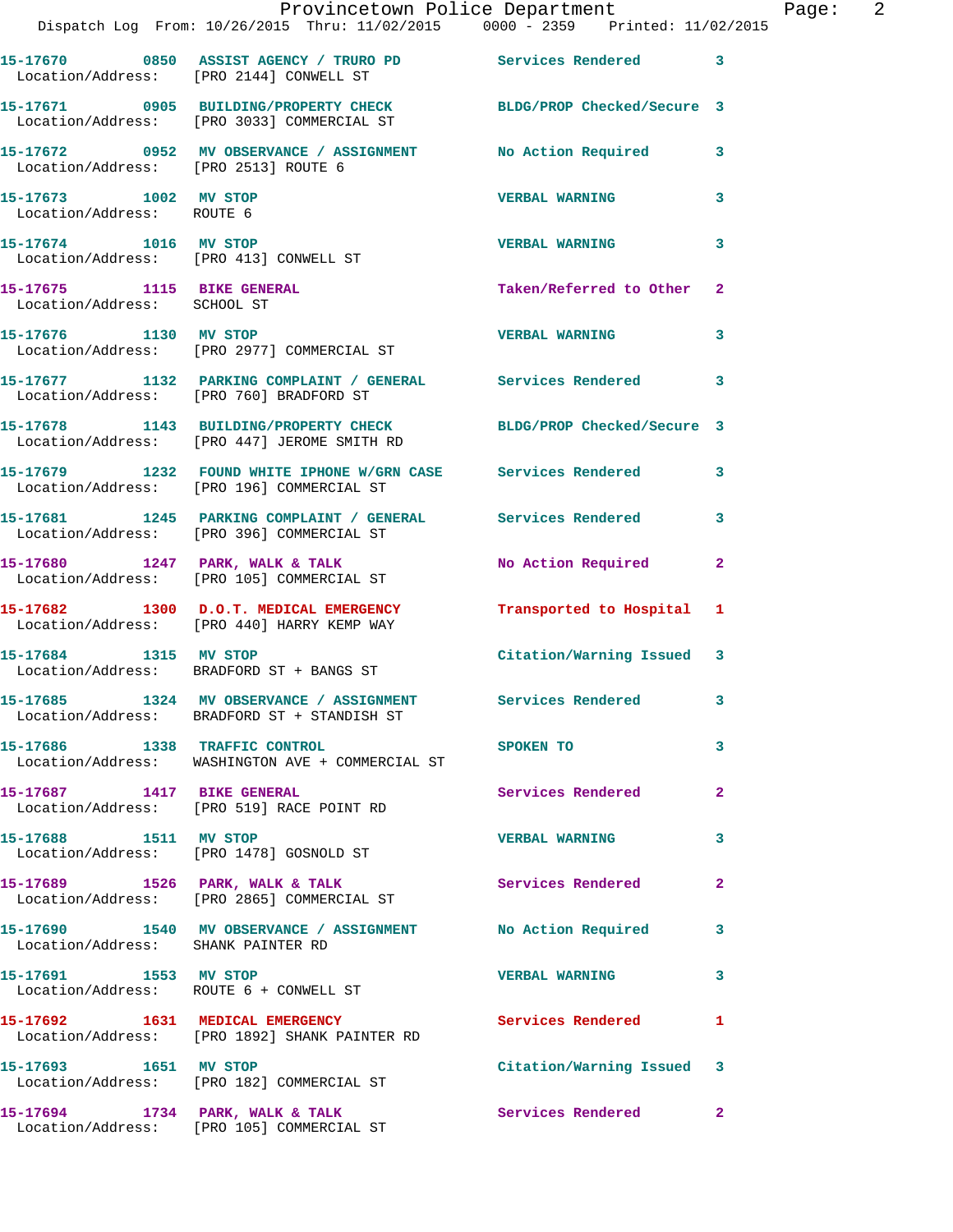| 15-17695 1735 MV COMPLAINT<br>Location/Address: ROUTE 6              |                                                                                      | <b>VERBAL WARNING</b>   | $\overline{2}$ |
|----------------------------------------------------------------------|--------------------------------------------------------------------------------------|-------------------------|----------------|
|                                                                      | 15-17696 1818 COMPLAINT-STOLEN PROPERTY<br>Location/Address: [PRO 221] COMMERCIAL ST | Services Rendered       | 3              |
|                                                                      | Location/Address: [PRO 3237] COMMERCIAL ST                                           | <b>False Alarm</b>      | 1              |
| 15-17698 1835 MV COMPLAINT<br>Location/Address: ROUTE 6 + CONWELL ST |                                                                                      | Taken/Referred to Other | $\overline{2}$ |
|                                                                      | Location/Address: [PRO 290] COMMERCIAL ST                                            | SPOKEN TO               | 3              |
| 15-17701 2028                                                        | MV STOP<br>Location/Address: COURT ST + BRADFORD ST                                  | <b>VERBAL WARNING</b>   | 3              |
| 15-17702<br>2101                                                     | <b>BUILDING/PROPERTY CHECK</b>                                                       | Services Rendered       | 3              |

 Location/Address: [PRO 94] BRADFORD ST **15-17703 2149 BUILDING/PROPERTY CHECK BLDG/PROP Checked/Secure 3**  Location/Address: [PRO 3033] COMMERCIAL ST **15-17704 2157 BUILDING/PROPERTY CHECK Services Rendered 3**  Location/Address: [PRO 2483] COMMERCIAL ST **15-17706 2340 BUILDING/PROPERTY CHECK Services Rendered 3**  Location/Address: [PRO 2483] COMMERCIAL ST

**15-17707 2344 MV OBSERVANCE / ASSIGNMENT Services Rendered 3**  Location/Address: [PRO 106] COMMERCIAL ST

## **For Date: 10/27/2015 - Tuesday**

| 15-17705 0000 LOBBY TRAFFIC<br>Location/Address: [PRO 542] SHANK PAINTER RD                                                | Services Rendered 2        |                         | 18 |
|----------------------------------------------------------------------------------------------------------------------------|----------------------------|-------------------------|----|
| 15-17708 0003 BUILDING/PROPERTY CHECK BLDG/PROP Checked/Secure 3<br>Location/Address: [PRO 3430] COMMERCIAL ST             |                            |                         |    |
| 15-17709 0011 MV OBSERVANCE / ASSIGNMENT Services Rendered<br>Location/Address: [PRO 2489] BRADFORD ST                     |                            | $\mathbf{3}$            |    |
| Location/Address: [PRO 539] SHANK PAINTER RD                                                                               |                            | $\overline{\mathbf{3}}$ | 1  |
| 15-17711 0030 BUILDING/PROPERTY CHECK<br>Location/Address: [PRO 3259] MACMILLAN WHARF                                      | BLDG/PROP Checked/Secure 3 |                         |    |
| 15-17712 0037 MV OBSERVANCE / ASSIGNMENT Services Rendered<br>Location/Address: HOWLAND ST + BRADFORD ST                   |                            | 3                       |    |
| 15-17713 6045 MV OBSERVANCE / ASSIGNMENT Services Rendered<br>Location/Address: [PRO 3430] COMMERCIAL ST                   |                            | 3                       |    |
| 15-17714 0102 BUILDING/PROPERTY CHECK Services Rendered<br>Location/Address: [PRO 2977] COMMERCIAL ST                      |                            | 3                       |    |
| 15-17715 0122 BUILDING/PROPERTY CHECK BLDG/PROP Checked/Secure 3<br>Location/Address: [PRO 440] HARRY KEMP WAY             |                            |                         |    |
| 15-17716 0205 BUILDING/PROPERTY CHECK BLDG/PROP Checked/Secure 3<br>Location/Address: [PRO 444] HIGH POLE HILL             |                            |                         |    |
| 15-17717      0221  BUILDING/PROPERTY CHECK       BLDG/PROP Checked/Secure 3<br>Location/Address: [PRO 3033] COMMERCIAL ST |                            |                         |    |
| 15-17718 0432 BUILDING/PROPERTY CHECK BLDG/PROP Checked/Secure 3                                                           |                            |                         |    |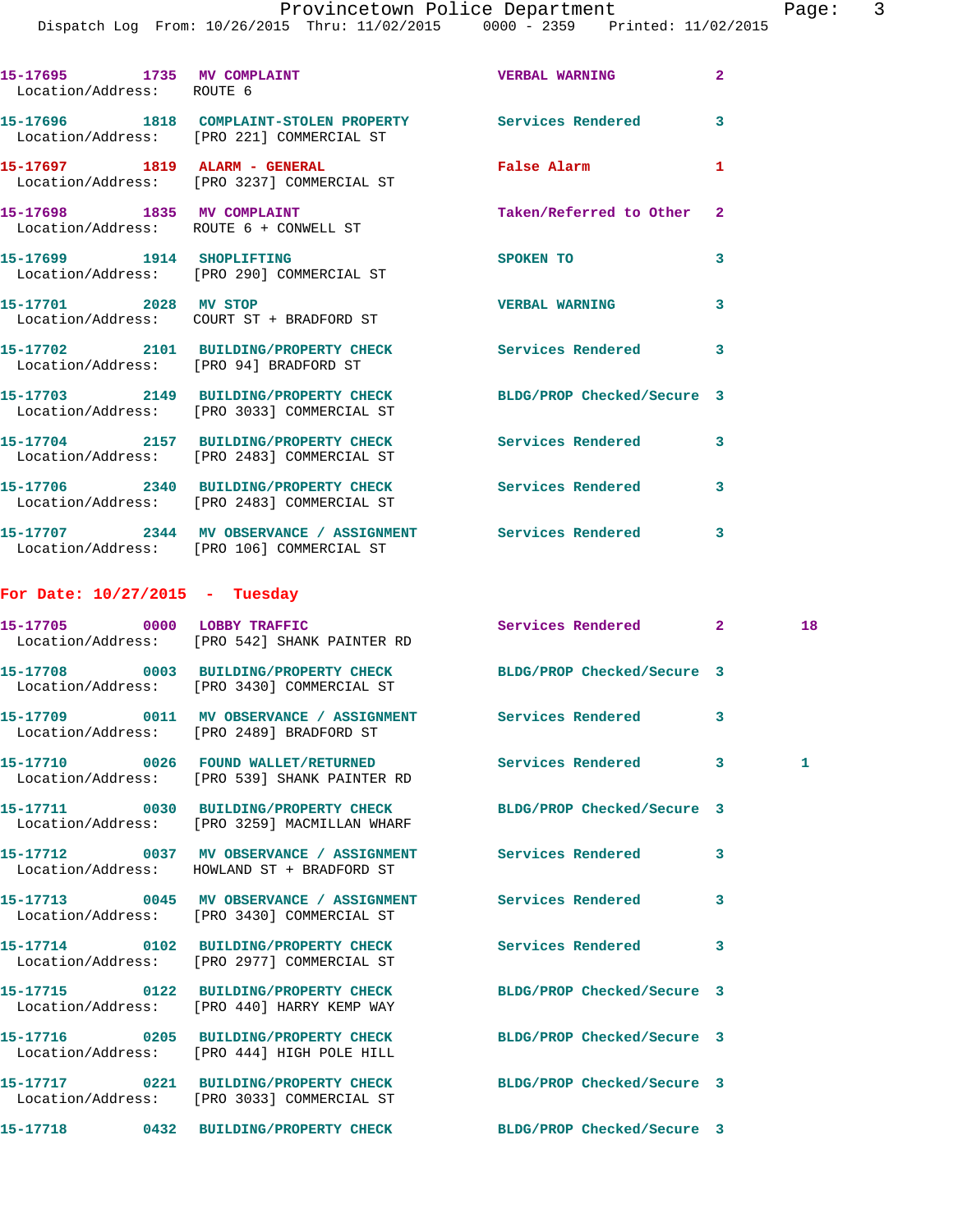|                                                                    | Dispatch Log From: 10/26/2015 Thru: 11/02/2015 0000 - 2359 Printed: 11/02/2015                                    | Provincetown Police Department | Page: 4                 |  |
|--------------------------------------------------------------------|-------------------------------------------------------------------------------------------------------------------|--------------------------------|-------------------------|--|
|                                                                    | Location/Address: [PRO 1778] SHANK PAINTER RD                                                                     |                                |                         |  |
|                                                                    | 15-17719 0458 BUILDING/PROPERTY CHECK BLDG/PROP Checked/Secure 3<br>Location/Address: [PRO 2490] PROVINCELANDS RD |                                |                         |  |
|                                                                    | 15-17720 0511 BUILDING/PROPERTY CHECK Services Rendered 3<br>Location/Address: [PRO 2898] JEROME SMITH RD         |                                |                         |  |
|                                                                    | 15-17721 0514 MV OBSERVANCE / ASSIGNMENT Services Rendered<br>Location/Address: [PRO 2898] JEROME SMITH RD        |                                | $\overline{\mathbf{3}}$ |  |
|                                                                    | 15-17723 0523 MV OBSERVANCE / ASSIGNMENT Services Rendered 3<br>Location/Address: [PRO 2489] BRADFORD ST          |                                |                         |  |
|                                                                    | 15-17722 0527 BUILDING/PROPERTY CHECK BLDG/PROP Checked/Secure 3<br>Location/Address: [PRO 433] RYDER ST EXT      |                                |                         |  |
|                                                                    | 15-17724 0710 BUILDING/PROPERTY CHECK BLDG/PROP Checked/Secure 3<br>Location/Address: [PRO 1638] COMMERCIAL ST    |                                |                         |  |
|                                                                    | 15-17725 0755 BY-LAW VIOLATION CHEREAL WARNING 2<br>Location/Address: [PRO 2512] JEROME SMITH RD                  |                                |                         |  |
|                                                                    | 15-17726 0815 SERVICE CALL/SCHOOL 5ervices Rendered 3<br>Location/Address: [PRO 569] WINSLOW ST                   |                                |                         |  |
| Location/Address: [PRO 2521] ROUTE 6                               | 15-17727 0819 MV OBSERVANCE / ASSIGNMENT Services Rendered 3                                                      |                                |                         |  |
| Location/Address: [PRO 2513] ROUTE 6                               | 15-17728 0839 MV STOP                                                                                             | <b>VERBAL WARNING</b>          | $\mathbf{3}$            |  |
| Location/Address: SNAIL RD                                         | 15-17730 0917 MV OBSERVANCE / ASSIGNMENT Services Rendered 3                                                      |                                |                         |  |
|                                                                    | 15-17731 0924 WRITTEN WARNING SPEED<br>Location/Address: [PRO 379] COMMERCIAL ST                                  | Citation/Warning Issued 3      |                         |  |
|                                                                    | 15-17732 0937 VERBAL STOP SIGN/BRAKE LIGHT VERBAL WARNING<br>Location/Address: [PRO 61] BRADFORD ST               |                                | $\mathbf{3}$            |  |
|                                                                    | 15-17734 0947 DOCTOR-ORDERED TRANSPORT Transported to Hospital 1<br>Location/Address: [PRO 440] HARRY KEMP WAY    |                                |                         |  |
|                                                                    | 15-17736 0958 BUILDING/PROPERTY CHECK<br>Location/Address: [PRO 2494] BRADFORD ST                                 | BLDG/PROP Checked/Secure 3     |                         |  |
|                                                                    | 15-17737 1026 BUILDING/PROPERTY CHECK<br>Location/Address: [PRO 2206] COMMERCIAL ST                               | BLDG/PROP Checked/Secure 3     |                         |  |
| Location/Address: [PRO 2513] ROUTE 6                               | 15-17739 1100 MV OBSERVANCE / ASSIGNMENT Services Rendered 3                                                      |                                |                         |  |
| 15-17740 1117 VERBAL SPEED<br>Location/Address: [PRO 2521] ROUTE 6 |                                                                                                                   | <b>VERBAL WARNING</b>          | 3                       |  |
|                                                                    | 15-17741 1134 PARK, WALK & TALK<br>Location/Address: [PRO 105] COMMERCIAL ST                                      | Services Rendered 2            |                         |  |
|                                                                    | 15-17743 1205 LOW BLOOD PRESSURE<br>Location/Address: [PRO 440] HARRY KEMP WAY                                    | Transported to Hospital 1      |                         |  |
| 15-17745 1222 DRONE FLIGHT                                         | Location/Address: [PRO 444] HIGH POLE HILL                                                                        | No Action Required 2           | 1                       |  |
|                                                                    | 15-17747 1239 STRANDED THRASHER SHARK<br>Location/Address: [PRO 3121] COMMERCIAL ST                               | Taken/Referred to Other 2      |                         |  |
| 15-17749 1338 LOST WALLET                                          | Location/Address: [PRO 542] SHANK PAINTER RD                                                                      | Services Rendered 3            |                         |  |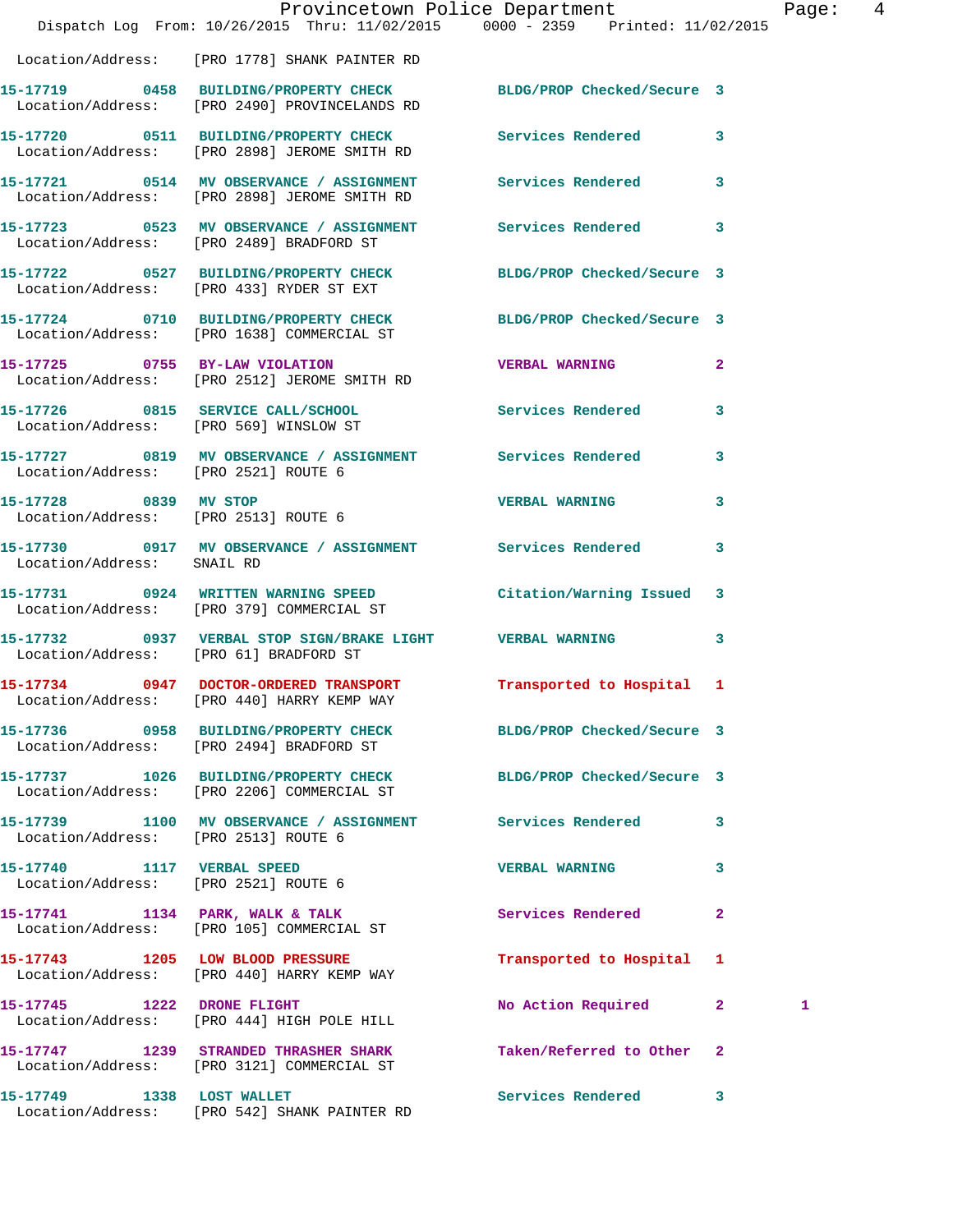|                                                                      | Provincetown Police Department<br>Dispatch Log From: 10/26/2015 Thru: 11/02/2015 0000 - 2359 Printed: 11/02/2015 |                            |              |
|----------------------------------------------------------------------|------------------------------------------------------------------------------------------------------------------|----------------------------|--------------|
|                                                                      | 15-17751 1348 MV OBSERVANCE / ASSIGNMENT Services Rendered<br>Location/Address: [PRO 106] COMMERCIAL ST          |                            | 3            |
| 15-17750 1349 FOLLOW UP                                              | Location/Address: [PRO 597] COMMERCIAL ST                                                                        | FOLLOW UP                  | $\mathbf{2}$ |
|                                                                      | 15-17753 1458 FOUND BLACK PURSE<br>Location/Address: [PRO 105] COMMERCIAL ST                                     | <b>Services Rendered</b>   | 3            |
|                                                                      | 15-17752 1509 MEDICAL EMERGENCY<br>Location/Address: [PRO 440] HARRY KEMP WAY                                    | Transported to Hospital    | 1            |
| 15-17754 1515 COMPLAINT<br>Location/Address: [PRO 80] CARVER ST      |                                                                                                                  | <b>SPOKEN TO</b>           | 3            |
| 15-17755 1519 BIKE GENERAL<br>Location/Address: [PRO 37] BRADFORD ST |                                                                                                                  | <b>Services Rendered</b>   | 2            |
|                                                                      | 15-17757 1532 LOST PRESCRIPTION GLASSES Services Rendered<br>Location/Address: [PRO 105] COMMERCIAL ST           |                            | 3            |
|                                                                      | 15-17756 1533 PARK, WALK & TALK<br>Location/Address: [PRO 105] COMMERCIAL ST                                     | Services Rendered          | $\mathbf{2}$ |
| Location/Address: SHANK PAINTER RD                                   | 15-17759 1559 MV OBSERVANCE / ASSIGNMENT No Action Required                                                      |                            | 3            |
| 15-17760 1639 MV STOP                                                | Location/Address: [PRO 204] COMMERCIAL ST                                                                        | <b>VERBAL WARNING</b>      | 3            |
|                                                                      | 15-17761 1717 BUILDING/PROPERTY CHECK<br>Location/Address: [PRO 2481] TREMONT ST                                 | BLDG/PROP Checked/Secure 3 |              |
|                                                                      | 15-17762 1729 TTY TEST CALL POS #2;<br>Location/Address: [PRO 542] SHANK PAINTER RD                              | No Action Required         | 1            |
|                                                                      | 15-17763 1733 BUILDING/PROPERTY CHECK<br>Location/Address: [PRO 710] BRADFORD ST                                 | BLDG/PROP Checked/Secure 3 |              |
|                                                                      | 15-17764 1802 BUILDING/PROPERTY CHECK<br>Location/Address: [PRO 530] SHANK PAINTER RD                            | BLDG/PROP Checked/Secure 3 |              |
|                                                                      | 15-17765 1825 BUILDING/PROPERTY CHECK<br>Location/Address: [PRO 3033] COMMERCIAL ST                              | BLDG/PROP Checked/Secure 3 |              |
| Location/Address: OLD ANN PAGE WAY                                   | 15-17766 1831 MEDICAL EMERGENCY                                                                                  | <b>PATIENT REFUSAL</b>     | 1            |
|                                                                      | 15-17767 1953 BUILDING/PROPERTY CHECK<br>Location/Address: [PRO 182] COMMERCIAL ST                               | BLDG/PROP Checked/Secure 3 |              |
| 15-17768 2036 911 GENERAL                                            | Location/Address: [PRO 3670] SHANK PAINTER RD                                                                    | Services Rendered          | 1            |
| 15-17769 2059 BY-LAW COMPLAINT                                       | Location/Address: [PRO 526] RYDER ST EXT                                                                         | Services Rendered          | $\mathbf{2}$ |
| Location/Address: [PRO 2754] ROUTE 6                                 | 15-17770 2112 ASSIST AGENCY / TRURO PD Services Rendered                                                         |                            | 3            |
|                                                                      | 15-17771 2114 BUILDING/PROPERTY CHECK BLDG/PROP Checked/Secure 3<br>Location/Address: [PRO 440] HARRY KEMP WAY   |                            |              |
|                                                                      | 15-17773 2144 BUILDING/PROPERTY CHECK<br>Location/Address: [PRO 3256] COMMERCIAL ST                              | BLDG/PROP Checked/Secure 3 |              |
|                                                                      | 15-17774 2159 BUILDING/PROPERTY CHECK<br>Location/Address: [PRO 175] COMMERCIAL ST                               | BLDG/PROP Checked/Secure 3 |              |
|                                                                      |                                                                                                                  | No Action Required 1       |              |

Location/Address: [PRO 1494] ALDEN ST

Page: 5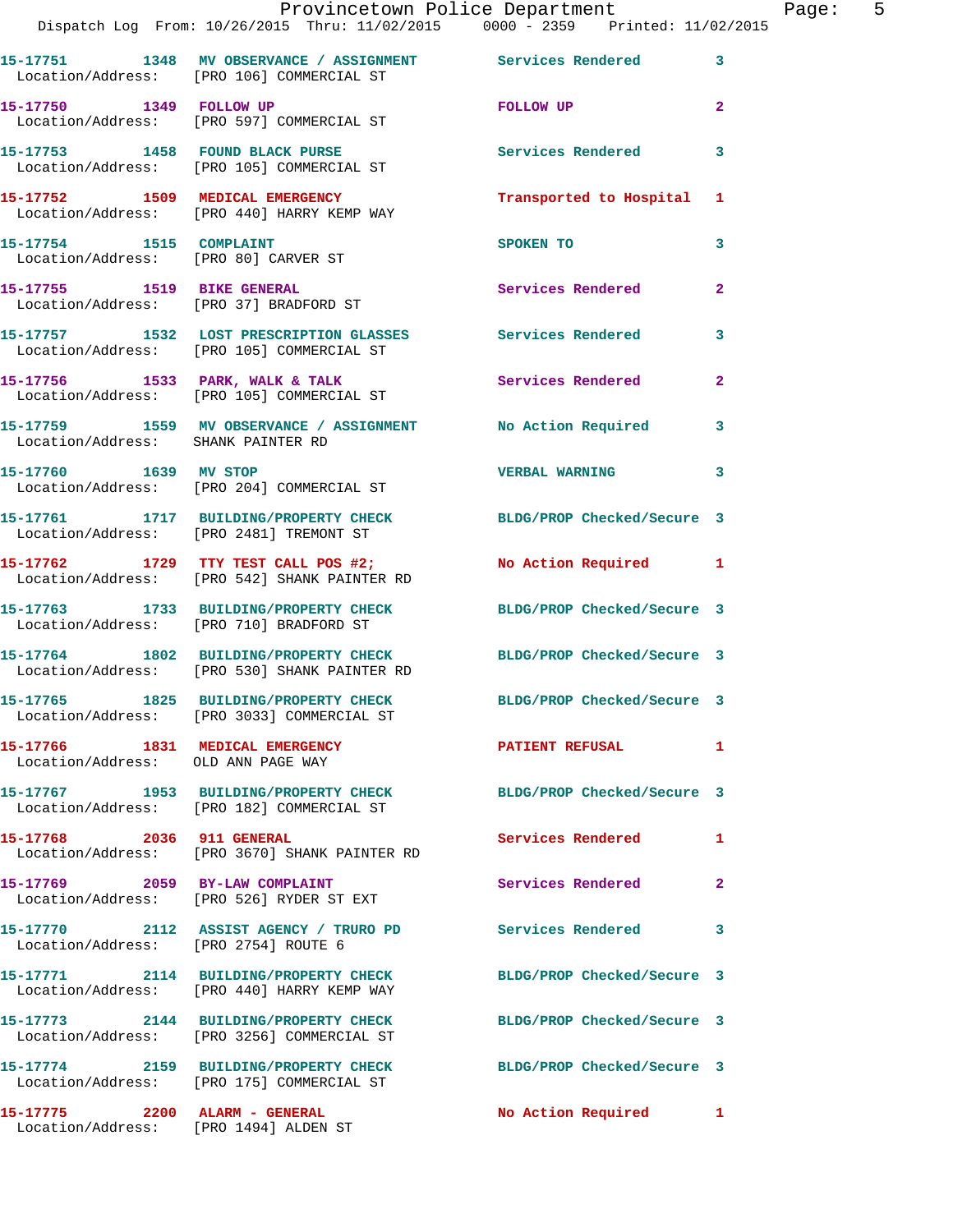|                                    | Dispatch Log From: 10/26/2015 Thru: 11/02/2015 0000 - 2359 Printed: 11/02/2015                                       |                            |              |    |
|------------------------------------|----------------------------------------------------------------------------------------------------------------------|----------------------------|--------------|----|
|                                    | 15-17777 2326 MV OBSERVANCE / ASSIGNMENT Services Rendered 3<br>Location/Address: BRADFORD ST + HOWLAND ST           |                            |              |    |
|                                    | 15-17778 2332 BUILDING/PROPERTY CHECK BLDG/PROP Checked/Secure 3<br>Location/Address: [PRO 3033] COMMERCIAL ST       |                            |              |    |
|                                    | 15-17779 2339 BUILDING/PROPERTY CHECK<br>Location/Address: [PRO 530] SHANK PAINTER RD                                | BLDG/PROP Checked/Secure 3 |              |    |
|                                    | 15-17780 2341 ASSIST CITIZEN<br>Location/Address: [PRO 526] RYDER ST EXT                                             | Services Rendered 3        |              |    |
|                                    | 15-17782 2357 BUILDING/PROPERTY CHECK BLDG/PROP Checked/Secure 3<br>Location/Address: [PRO 1989] COMMERCIAL ST       |                            |              |    |
|                                    | 15-17781 2359 MV OBSERVANCE / ASSIGNMENT Services Rendered 3<br>Location/Address: BRADFORD ST + RYDER ST             |                            |              |    |
| For Date: $10/28/2015$ - Wednesday |                                                                                                                      |                            |              |    |
|                                    | 15-17783 0002 LOBBY TRAFFIC<br>Location/Address: [PRO 542] SHANK PAINTER RD                                          | Services Rendered 2        |              | 22 |
|                                    | 15-17784 0033 BUILDING/PROPERTY CHECK BLDG/PROP Checked/Secure 3<br>Location/Address: [PRO 1638] COMMERCIAL ST       |                            |              |    |
|                                    | 15-17786 0033 BUILDING/PROPERTY CHECK BLDG/PROP Checked/Secure 3<br>Location/Address: [PRO 710] BRADFORD ST          |                            |              |    |
|                                    | 15-17785 0034 MV OBSERVANCE / ASSIGNMENT Services Rendered<br>Location/Address: [PRO 2489] BRADFORD ST               |                            | 3            |    |
|                                    | 15-17787 0047 BUILDING/PROPERTY CHECK<br>Location/Address: [PRO 2500] COMMERCIAL ST                                  | Services Rendered          | 3            |    |
|                                    | 15-17788 0113 BUILDING/PROPERTY CHECK<br>Location/Address: [PRO 3430] COMMERCIAL ST                                  | Services Rendered          | 3            |    |
|                                    | 15-17789      0121   MV OBSERVANCE / ASSIGNMENT      Services Rendered<br>Location/Address: BRADFORD ST + HOWLAND ST |                            | $\mathbf{3}$ |    |
|                                    | 15-17791 0133 MV OBSERVANCE / ASSIGNMENT Services Rendered<br>Location/Address: [PRO 3430] COMMERCIAL ST             |                            |              |    |
|                                    | 15-17790 0134 BUILDING/PROPERTY CHECK<br>Location/Address: [PRO 182] COMMERCIAL ST                                   | BLDG/PROP Checked/Secure 3 |              |    |
|                                    | 15-17792 0155 BUILDING/PROPERTY CHECK<br>Location/Address: [PRO 433] RYDER ST EXT                                    | BLDG/PROP Checked/Secure 3 |              |    |
|                                    | 15-17793 0217 MV OBSERVANCE / ASSIGNMENT Services Rendered<br>Location/Address: [PRO 2519] ROUTE 6                   |                            | 3            |    |
|                                    | 15-17794 0217 BUILDING/PROPERTY CHECK<br>Location/Address: [PRO 16] MAYFLOWER AVE                                    | BLDG/PROP Checked/Secure 3 |              |    |
|                                    | 15-17795 0500 BUILDING/PROPERTY CHECK BLDG/PROP Checked/Secure 3<br>Location/Address: [PRO 512] PRINCE ST            |                            |              |    |
|                                    | 15-17796 0503 BUILDING/PROPERTY CHECK<br>Location/Address: [PRO 1778] SHANK PAINTER RD                               | BLDG/PROP Checked/Secure 3 |              |    |

**15-17797 0513 MV OBSERVANCE / ASSIGNMENT Services Rendered 3**  Location/Address: [PRO 94] BRADFORD ST

**15-17798 0520 BUILDING/PROPERTY CHECK BLDG/PROP Checked/Secure 3**  Location/Address: [PRO 3259] MACMILLAN WHARF

**15-17799 0528 BUILDING/PROPERTY CHECK Services Rendered 3**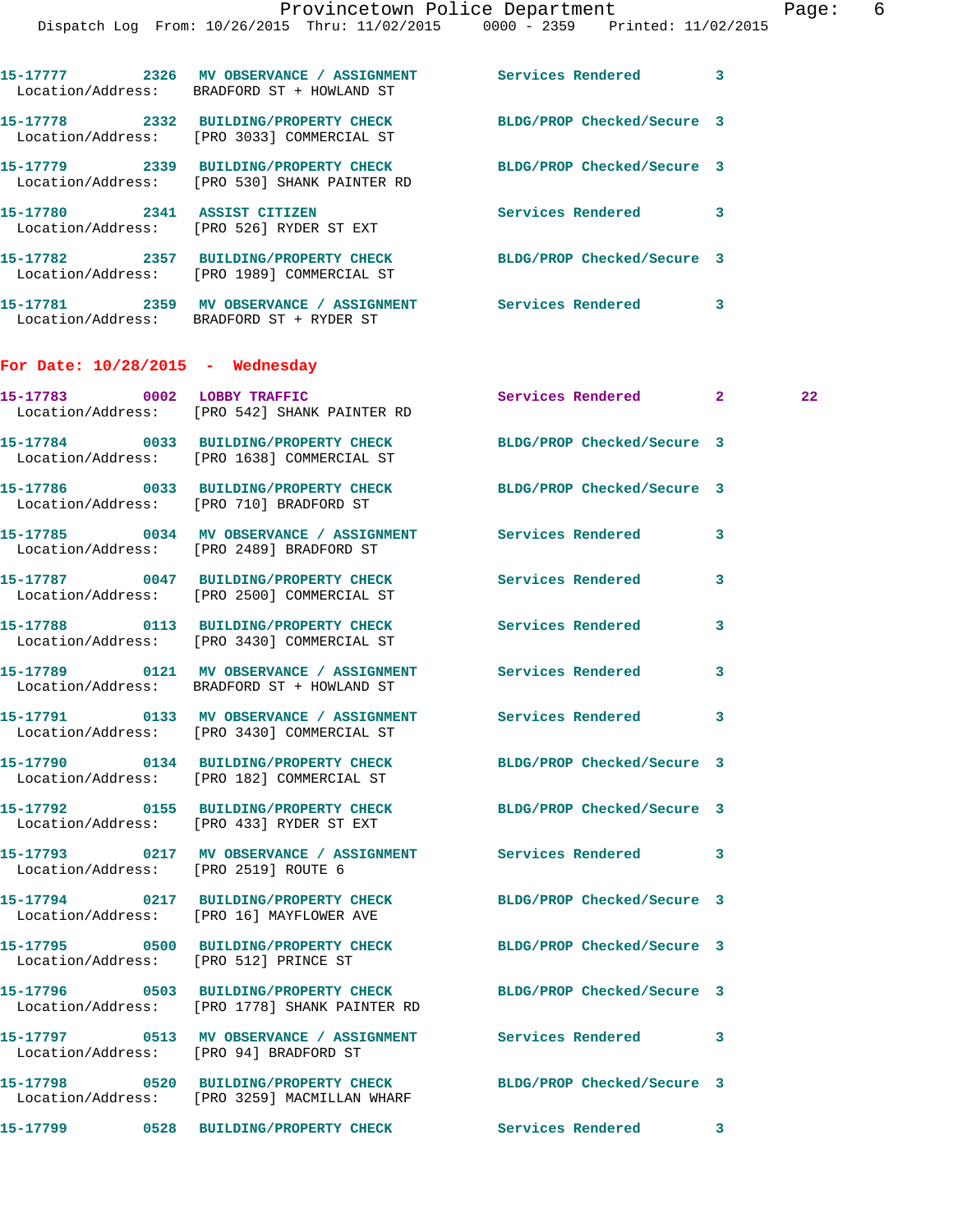|                                       | Provincetown Police Department<br>Dispatch Log From: 10/26/2015 Thru: 11/02/2015 0000 - 2359 Printed: 11/02/2015 |                            |              | Pag |
|---------------------------------------|------------------------------------------------------------------------------------------------------------------|----------------------------|--------------|-----|
| Location/Address: [PRO 521] ROUTE 6   |                                                                                                                  |                            |              |     |
|                                       | 15-17800 0604 BUILDING/PROPERTY CHECK BLDG/PROP Checked/Secure 3<br>Location/Address: [PRO 447] JEROME SMITH RD  |                            |              |     |
|                                       | 15-17801 0815 ASSIST CITIZEN/WELLBEING CHECK SPOKEN TO<br>Location/Address: [PRO 1228] COMMERCIAL ST             |                            | 3            |     |
| 15-17802 0858 MV STOP                 | Location/Address: [PRO 80] CARVER ST                                                                             | <b>VERBAL WARNING</b>      | 3            |     |
| Location/Address: [PRO 3287] ROUTE 6  | 15-17803 0900 BUILDING/PROPERTY CHECK BLDG/PROP Checked/Secure 3                                                 |                            |              |     |
|                                       | 15-17804 0917 BUILDING/PROPERTY CHECK BLDG/PROP Checked/Secure 3<br>Location/Address: [PRO 447] JEROME SMITH RD  |                            |              |     |
|                                       | 15-17805 0931 MV OBSERVANCE / ASSIGNMENT Services Rendered<br>Location/Address: [PRO 3430] COMMERCIAL ST         |                            | 3            |     |
|                                       | 15-17806 0934 BUILDING/PROPERTY CHECK BLDG/PROP Checked/Secure 3<br>Location/Address: [PRO 3317] CEMETERY RD     |                            |              |     |
|                                       | 15-17807 0935 MV STOP<br>Location/Address: [PRO 3318] CEMETERY RD                                                | BLDG/PROP Checked/Secure 3 |              |     |
| 15-17808 1018 MV DISABLED             | Location/Address: [PRO 542] SHANK PAINTER RD                                                                     | Taken/Referred to Other 2  |              |     |
|                                       | 15-17810 1054 ASSIST AGENCY / MUTUAL AID Services Rendered<br>Location/Address: [PRO 542] SHANK PAINTER RD       |                            | 3            |     |
|                                       | 15-17811 1133 ANIMAL CALL/PET PANTRY<br>Location/Address: [PRO 3296] SHANK PAINTER RD                            | Services Rendered          | $\mathbf{2}$ |     |
|                                       | 15-17812 1307 MV OBSERVANCE / ASSIGNMENT Services Rendered<br>Location/Address: HIGH POLE HL + BRADFORD ST       |                            | 3            |     |
|                                       | 15-17813 1309 BUILDING/PROPERTY CHECK BLDG/PROP Checked/Secure 3<br>Location/Address: [PRO 2540] RACE POINT RD   |                            |              |     |
|                                       | 15-17814 1314 BUILDING/PROPERTY CHECK BLDG/PROP Checked/Secure 3<br>Location/Address: [PRO 2206] COMMERCIAL ST   |                            |              |     |
| Location/Address: SNAIL RD            | 15-17815 1333 MV OBSERVANCE / ASSIGNMENT Services Rendered                                                       |                            | 3            |     |
|                                       | 15-17816 1335 BUILDING/PROPERTY CHECK BLDG/PROP Checked/Secure 3<br>Location/Address: [PRO 2500] COMMERCIAL ST   |                            |              |     |
| 15-17817 1400 SERVICE CALL            | Location/Address: [PRO 542] SHANK PAINTER RD                                                                     | Services Rendered          | 3            |     |
|                                       | 15-17818 1417 FOUND KEY/RETURNED<br>Location/Address: [PRO 542] SHANK PAINTER RD                                 | Services Rendered          | 3            | 1   |
| 15-17819 1550 LIFT ASSIST             | Location/Address: [PRO 442] HARRY KEMP WAY                                                                       | Services Rendered          | 1            |     |
|                                       | 15-17820 1732 LOST/STOLEN WALLET<br>Location/Address: [PRO 542] SHANK PAINTER RD                                 | Services Rendered          | 3            |     |
|                                       | 15-17821 1736 BUILDING/PROPERTY CHECK BLDG/PROP Checked/Secure 3<br>Location/Address: [PRO 3033] COMMERCIAL ST   |                            |              |     |
|                                       | 15-17822 1753 VERBAL STICKER<br>Location/Address: [PRO 3259] MACMILLAN WHARF                                     | <b>VERBAL WARNING</b>      | $\mathbf{2}$ |     |
| Location/Address: [PRO 512] PRINCE ST | 15-17823 1756 BUILDING/PROPERTY CHECK BLDG/PROP Checked/Secure 3                                                 |                            |              |     |

Page: 7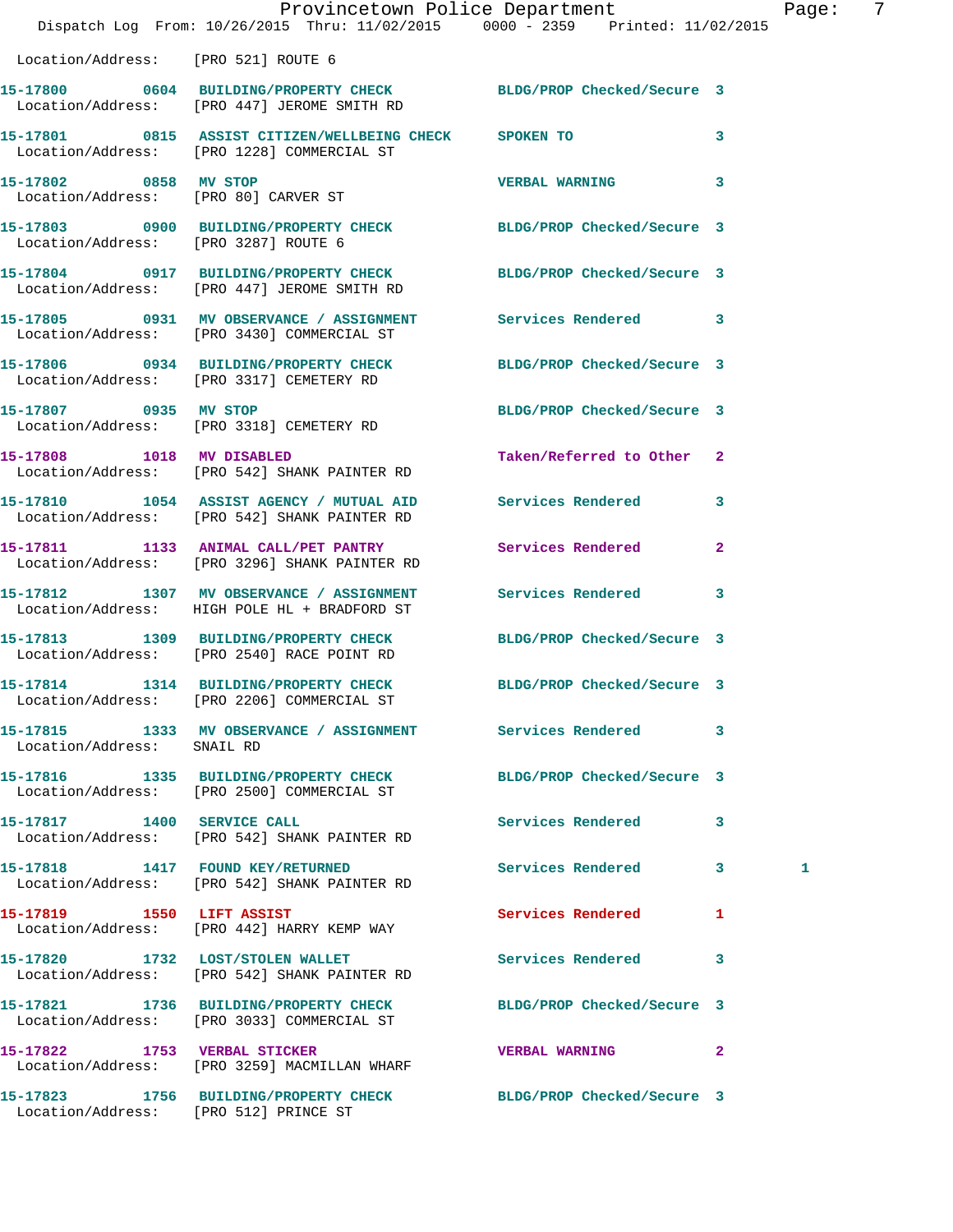|                                        | Dispatch Log From: 10/26/2015 Thru: 11/02/2015 0000 - 2359 Printed: 11/02/2015                                 | Provincetown Police Department                                                                                                 | Page: 8 |  |
|----------------------------------------|----------------------------------------------------------------------------------------------------------------|--------------------------------------------------------------------------------------------------------------------------------|---------|--|
| Location/Address: [PRO 2479] ROUTE 6   | 15-17824 1801 VERBAL TAIL LIGHT 6 VERBAL WARNING 3                                                             |                                                                                                                                |         |  |
|                                        | 15-17825 2028 BUILDING/PROPERTY CHECK BLDG/PROP Checked/Secure 3<br>Location/Address: [PRO 182] COMMERCIAL ST  |                                                                                                                                |         |  |
|                                        | 15-17826 2032 BURGLAR ALARM<br>Location/Address: [PRO 1941] COMMERCIAL ST                                      | False Alarm and the state of the state of the state of the state of the state of the state of the state of the<br>$\mathbf{1}$ |         |  |
|                                        | 15-17827 2104 ELEVATOR ALARM<br>Location/Address: [PRO 2] ALDEN ST                                             | BLD/PROP CHECKED UNSECUR 1                                                                                                     |         |  |
|                                        | 15-17828 2147 BUILDING/PROPERTY CHECK BLDG/PROP Checked/Secure 3<br>Location/Address: [PRO 710] BRADFORD ST    |                                                                                                                                |         |  |
|                                        | 15-17829 2224 NOISE COMPLAINT<br>Location/Address: [PRO 3443] COMMERCIAL ST                                    | Services Rendered 3                                                                                                            |         |  |
|                                        | 15-17830 2337 BUILDING/PROPERTY CHECK Services Rendered 3<br>Location/Address: [PRO 75] CAPTAIN BERTIE RD      |                                                                                                                                |         |  |
|                                        | 15-17831 2340 BUILDING/PROPERTY CHECK<br>Location/Address: [PRO 530] SHANK PAINTER RD                          | BLDG/PROP Checked/Secure 3                                                                                                     |         |  |
|                                        | 15-17832 2343 BUILDING/PROPERTY CHECK<br>Location/Address: [PRO 1989] COMMERCIAL ST                            | BLDG/PROP Checked/Secure 3                                                                                                     |         |  |
|                                        | 15-17833 2349 MV OBSERVANCE / ASSIGNMENT Services Rendered 3<br>Location/Address: BRADFORD ST + HOWLAND ST     |                                                                                                                                |         |  |
|                                        | 15-17834 2350 BUILDING/PROPERTY CHECK BLDG/PROP Checked/Secure 3<br>Location/Address: [PRO 3430] COMMERCIAL ST |                                                                                                                                |         |  |
| For Date: $10/29/2015$ - Thursday      |                                                                                                                |                                                                                                                                |         |  |
| 15-17835 0002 LOBBY TRAFFIC            | Location/Address: [PRO 542] SHANK PAINTER RD                                                                   | Services Rendered 2                                                                                                            | 21      |  |
|                                        | 15-17836 0020 BUILDING/PROPERTY CHECK BLDG/PROP Checked/Secure 3<br>Location/Address: [PRO 182] COMMERCIAL ST  |                                                                                                                                |         |  |
|                                        | 15-17837 0028 BUILDING/PROPERTY CHECK<br>Location/Address: [PRO 306] COMMERCIAL ST                             | BLDG/PROP Checked/Secure 3                                                                                                     |         |  |
|                                        | 15-17838 0034 911 GENERAL-2X TEST CALLS<br>Location/Address: [PRO 542] SHANK PAINTER RD                        | <b>Services Rendered</b><br>1                                                                                                  |         |  |
| Location/Address: [PRO 94] BRADFORD ST | 15-17839 0104 MV OBSERVANCE / ASSIGNMENT                                                                       | Services Rendered<br>3                                                                                                         |         |  |
|                                        | 15-17841 0106 BUILDING/PROPERTY CHECK<br>Location/Address: [PRO 433] RYDER ST EXT                              | <b>Services Rendered</b><br>3                                                                                                  |         |  |
|                                        | 15-17840 0107 BUILDING/PROPERTY CHECK<br>Location/Address: [PRO 710] BRADFORD ST                               | BLDG/PROP Checked/Secure 3                                                                                                     |         |  |
|                                        | 15-17842 0116 BUILDING/PROPERTY CHECK<br>Location/Address: [PRO 356] COMMERCIAL ST                             | BLDG/PROP Checked/Secure 3                                                                                                     |         |  |
|                                        | 15-17843 0132 BUILDING/PROPERTY CHECK<br>Location/Address: [PRO 519] RACE POINT RD                             | BLDG/PROP Checked/Secure 3                                                                                                     |         |  |

Location/Address: [PRO 1638] COMMERCIAL ST

Location/Address: [PRO 516] RACE POINT RD

**15-17846 0236 BUILDING/PROPERTY CHECK BLDG/PROP Checked/Secure 3**  Location/Address: [PRO 3259] MACMILLAN WHARF

**15-17844 0136 BUILDING/PROPERTY CHECK BLDG/PROP Checked/Secure 3** 

**15-17845 0218 BUILDING/PROPERTY CHECK BLDG/PROP Checked/Secure 3**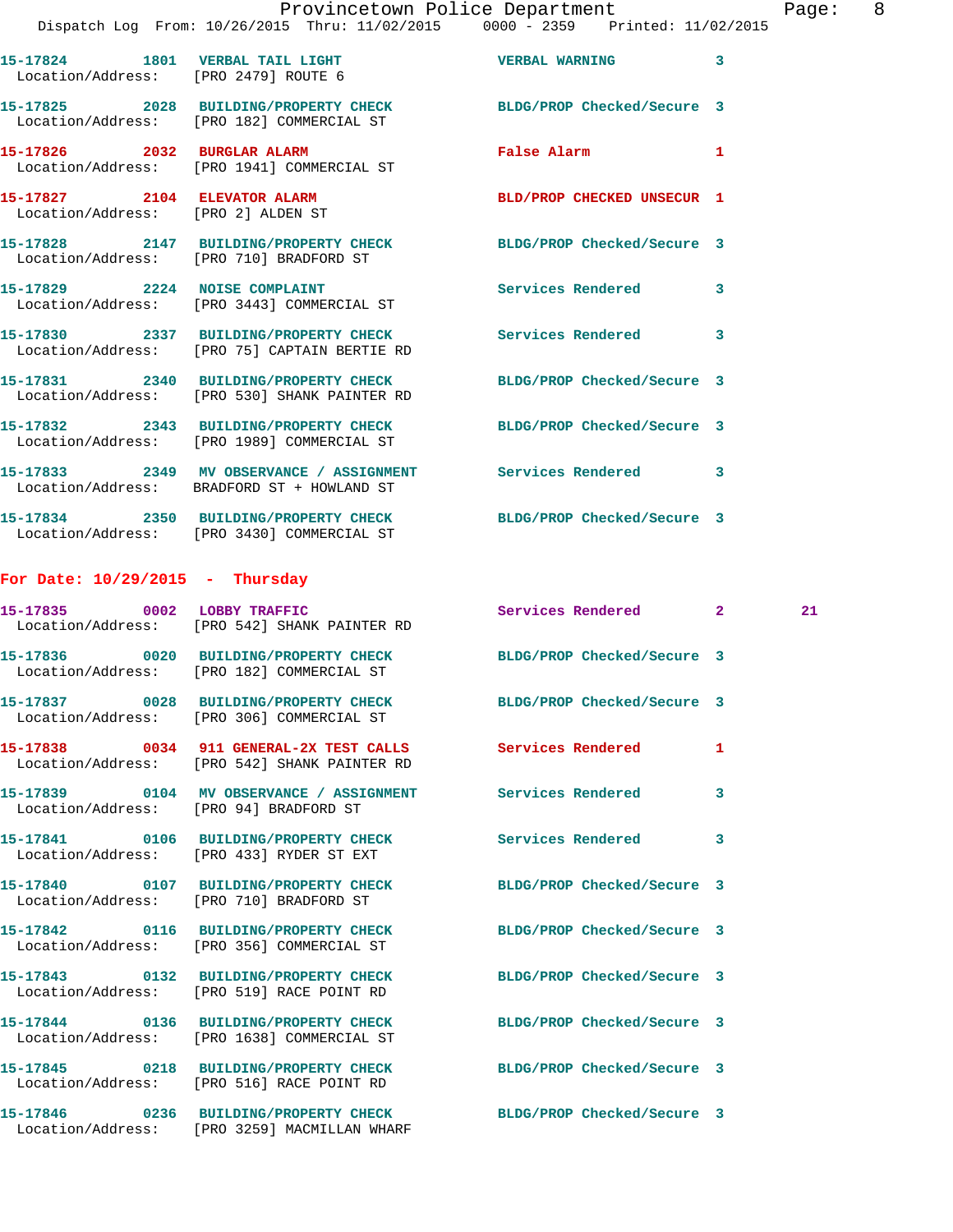|                                                                      | 15-17847 0242 BUILDING/PROPERTY CHECK<br>Location/Address: [PRO 447] JEROME SMITH RD                | BLDG/PROP Checked/Secure 3                      |                         |
|----------------------------------------------------------------------|-----------------------------------------------------------------------------------------------------|-------------------------------------------------|-------------------------|
| 15-17849 0257 ASSIST CITIZEN                                         | Location/Address: [PRO 3259] MACMILLAN WHARF                                                        | Services Rendered                               | $\mathbf{3}$            |
| Location/Address: [PRO 2519] ROUTE 6                                 | 15-17848 0306 MV OBSERVANCE / ASSIGNMENT                                                            | Services Rendered 3                             |                         |
|                                                                      | 15-17850 0311 BUILDING/PROPERTY CHECK<br>Location/Address: [PRO 444] HIGH POLE HILL                 | BLDG/PROP Checked/Secure 3                      |                         |
|                                                                      | 15-17851 0313 BUILDING/PROPERTY CHECK<br>Location/Address: [PRO 545] SHANK PAINTER RD               | BLDG/PROP Checked/Secure 3                      |                         |
| Location/Address: [PRO 2513] ROUTE 6                                 | 15-17852 0423 MV OBSERVANCE / ASSIGNMENT Services Rendered                                          |                                                 | $\mathbf{3}$            |
| Location/Address: [PRO 521] ROUTE 6                                  | 15-17853 0501 BUILDING/PROPERTY CHECK                                                               | $\overline{\phantom{a}}$ 3<br>Services Rendered |                         |
|                                                                      | 15-17854 0508 BUILDING/PROPERTY CHECK<br>Location/Address: [PRO 2898] JEROME SMITH RD               | BLDG/PROP Checked/Secure 3                      |                         |
|                                                                      | 15-17855 0521 BUILDING/PROPERTY CHECK<br>Location/Address: [PRO 1646] WINSLOW ST                    | BLDG/PROP Checked/Secure 3                      |                         |
|                                                                      | 15-17856 0545 BUILDING/PROPERTY CHECK<br>Location/Address: [PRO 1778] SHANK PAINTER RD              | BLDG/PROP Checked/Secure 3                      |                         |
| Location/Address: ROUTE 6 + SNAIL RD                                 | 15-17857 0550 MV OBSERVANCE / ASSIGNMENT Services Rendered                                          |                                                 | 3                       |
|                                                                      | 15-17858 0557 BUILDING/PROPERTY CHECK<br>Location/Address: [PRO 564] BAYBERRY AVE                   | Services Rendered                               | 3                       |
| 15-17859 0701 FIRE, VEHICLE                                          | Location/Address: [PRO 395] COMMERCIAL ST                                                           | Extinguished                                    | 1                       |
| 15-17860 0705 WIRES DOWN<br>Location/Address: COMMERCIAL ST          |                                                                                                     | Taken/Referred to Other 2                       |                         |
| 15-17861 0821 SERVICE CALL<br>Location/Address: [PRO 569] WINSLOW ST |                                                                                                     | Services Rendered                               | $\mathbf{3}$            |
|                                                                      | 15-17862 0920 ASSIST CITIZEN/WELL BEING CHEC SPOKEN TO<br>Location/Address: [PRO 523] COMMERCIAL ST |                                                 | 3                       |
| 15-17863 0931 MV ACCIDENT/MINOR<br>Location/Address: BRADFORD ST     |                                                                                                     | Services Rendered                               | 1                       |
|                                                                      | 15-17864 0950 BUILDING/PROPERTY CHECK<br>Location/Address: [PRO 2977] COMMERCIAL ST                 | BLDG/PROP Checked/Secure 3                      |                         |
|                                                                      | 15-17866 0954 BUILDING/PROPERTY CHECK<br>Location/Address: [PRO 3033] COMMERCIAL ST                 | BLDG/PROP Checked/Secure 3                      |                         |
| 15-17865 0955 MV STOP                                                | Location/Address: [PRO 1886] BRADFORD ST<br>Refer To Arrest: 15-314-AR                              | Arrest(s) Made                                  | $\mathbf{3}$            |
| Location/Address: [PRO 2519] ROUTE 6                                 | 15-17867 1106 MV OBSERVANCE / ASSIGNMENT Services Rendered 3                                        |                                                 |                         |
|                                                                      | 15-17868 1117 ASSIST AGENCY / MUTUAL AID<br>Location/Address: [PRO 3430] COMMERCIAL ST              | Taken/Referred to Other 3                       |                         |
| 15-17869 1117 PARK, WALK & TALK                                      |                                                                                                     | Services Rendered                               | $\overline{\mathbf{2}}$ |

Location/Address: [PRO 105] COMMERCIAL ST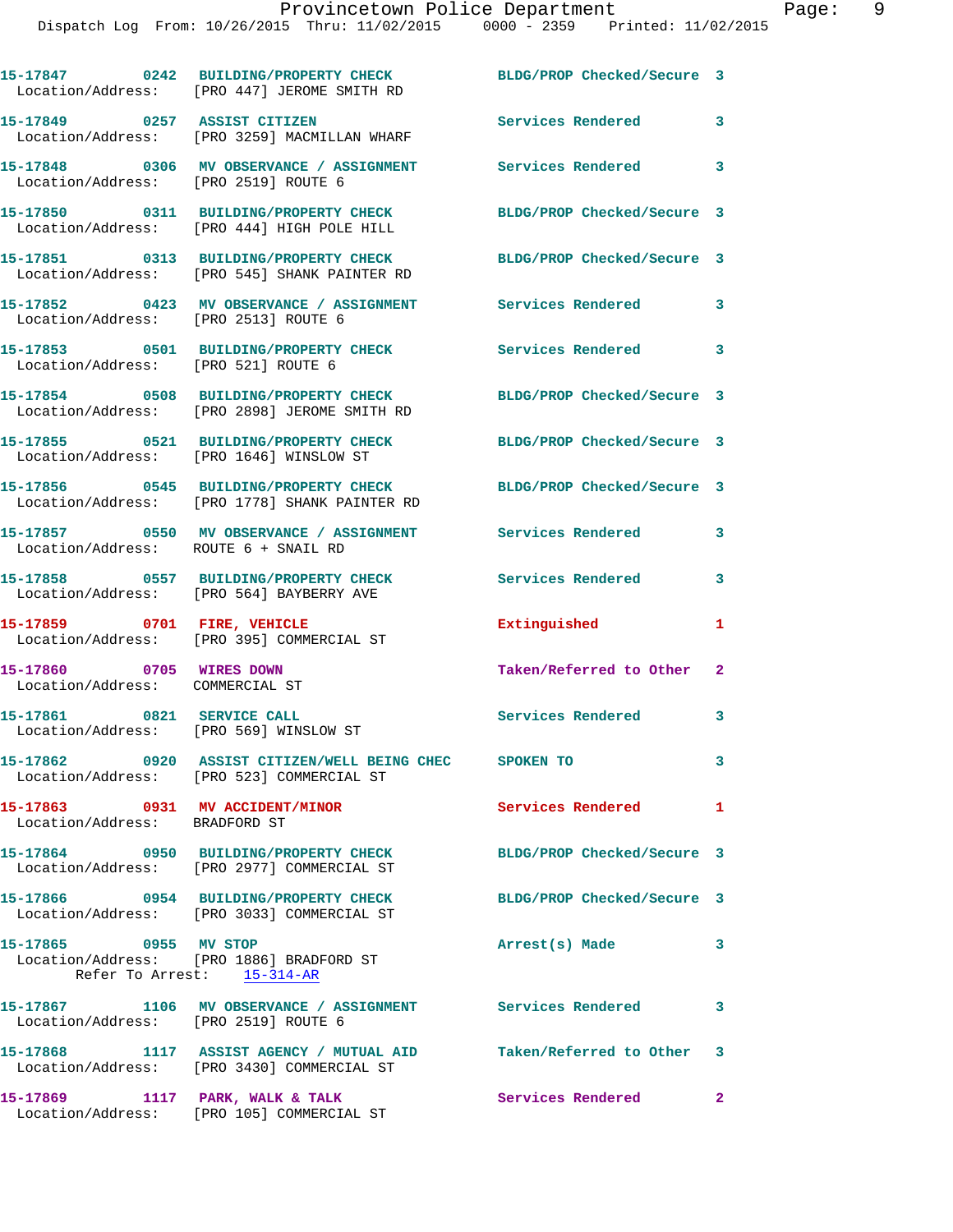|                                                                                                | Dispatch Log From: 10/26/2015 Thru: 11/02/2015 0000 - 2359 Printed: 11/02/2015                                 | Provincetown Police Department Page: 10 |   |              |  |
|------------------------------------------------------------------------------------------------|----------------------------------------------------------------------------------------------------------------|-----------------------------------------|---|--------------|--|
| Location/Address: [PRO 94] BRADFORD ST                                                         | 15-17870 1144 MV OBSERVANCE / ASSIGNMENT Services Rendered 3                                                   |                                         |   |              |  |
| 15-17871 1155 MV STOP                                                                          | Location/Address: [PRO 80] CARVER ST                                                                           | <b>VERBAL WARNING</b> 3                 |   |              |  |
|                                                                                                | 15-17872   1221   MEDICAL EMERGENCY   ITALSported to Hospital 1   Location/Address: [PRO 1387] JEROME SMITH RD |                                         |   |              |  |
| 15-17874 1232 MV STOP                                                                          | Location/Address: [PRO 539] SHANK PAINTER RD                                                                   | <b>VERBAL WARNING</b>                   | 3 |              |  |
|                                                                                                |                                                                                                                | Citation/Warning Issued 3               |   |              |  |
| 15-17876 1243 MV STOP                                                                          | Location/Address: BRADFORD ST + JOHNSON ST                                                                     | <b>VERBAL WARNING</b>                   | 3 |              |  |
|                                                                                                | 15-17877 1257 MV OBSERVANCE / ASSIGNMENT Services Rendered 3<br>Location/Address: BRADFORD ST + HOWLAND ST     |                                         |   |              |  |
| Location/Address: [PRO 3287] ROUTE 6                                                           | 15-17878 1306 BUILDING/PROPERTY CHECK BLDG/PROP Checked/Secure 3                                               |                                         |   |              |  |
|                                                                                                | 15-17879 1307 MV STOP<br>Location/Address: [PRO 595] BRADFORD ST                                               | <b>VERBAL WARNING 3</b>                 |   |              |  |
|                                                                                                | 15-17880 1312 MV STOP<br>Location/Address: [PRO 2929] HOWLAND ST                                               | <b>VERBAL WARNING</b>                   | 3 |              |  |
| Location/Address: [PRO 2513] ROUTE 6                                                           | 15-17881 1316 MV OBSERVANCE / ASSIGNMENT Services Rendered                                                     |                                         | 3 |              |  |
|                                                                                                | 15-17882 1318 MV STOP<br>Location/Address: HOWLAND ST + WILLOW DR                                              | <b>VERBAL WARNING</b>                   | 3 |              |  |
| 15-17883 1323 MV STOP<br>Location/Address: HOWLAND ST + ROUTE 6<br>Refer To Summons: 15-315-AR |                                                                                                                | Citation/Warning Issued 3               |   | $\mathbf{2}$ |  |
| 15-17884 1335 911 GENERAL                                                                      | Location/Address: [PRO 3222] ALDEN ST                                                                          | Services Rendered 1                     |   |              |  |
|                                                                                                | Location/Address: [PRO 2513] ROUTE 6                                                                           | <b>VERBAL WARNING</b>                   | 3 |              |  |
| 15-17886 1511 MV STOP                                                                          | Location/Address: STANDISH ST + COMMERCIAL ST                                                                  | Citation/Warning Issued 3               |   |              |  |
| 15-17887 1554 SCREEN DAMAGE                                                                    | Location/Address: [PRO 1146] WHORFS CT                                                                         | Services Rendered                       | 3 |              |  |
|                                                                                                | 15-17888 1623 BURGLAR ALARM<br>Location/Address: [PRO 2549] WEST VINE ST                                       | False Alarm                             | 1 |              |  |
| 15-17889 1730 LOST LICENSE                                                                     | Location/Address: [PRO 542] SHANK PAINTER RD                                                                   | Services Rendered                       | 3 |              |  |
|                                                                                                | 15-17892 1803 BUILDING/PROPERTY CHECK<br>Location/Address: [PRO 2543] MACMILLAN WHARF                          | BLDG/PROP Checked/Secure 3              |   |              |  |
|                                                                                                | 15-17893 1805 BUILDING/PROPERTY CHECK BLDG/PROP Checked/Secure 3<br>Location/Address: [PRO 1638] COMMERCIAL ST |                                         |   |              |  |
|                                                                                                | 15-17890 1830 BUILDING/PROPERTY CHECK<br>Location/Address: [PRO 3259] MACMILLAN WHARF                          | Services Rendered 3                     |   |              |  |
|                                                                                                | 15-17891 1842 BUILDING/PROPERTY CHECK<br>Location/Address: [PRO 2898] JEROME SMITH RD                          | BLDG/PROP Checked/Secure 3              |   |              |  |
|                                                                                                | 15-17894 1845 BUILDING/PROPERTY CHECK BLDG/PROP Checked/Secure 3                                               |                                         |   |              |  |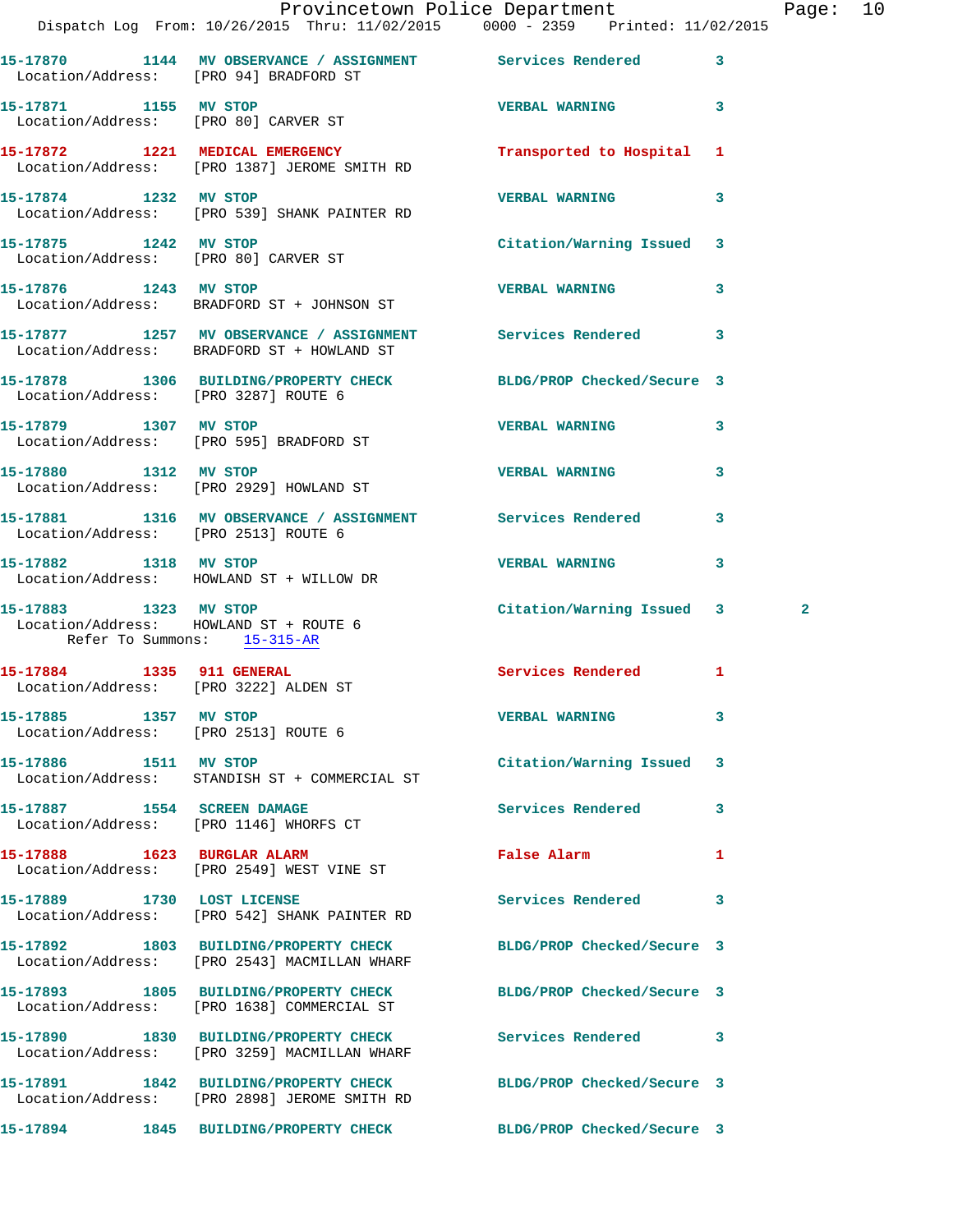|                                        |                                                                                       | Provincetown Police Department<br>Dispatch Log From: 10/26/2015 Thru: 11/02/2015 0000 - 2359 Printed: 11/02/2015 |   |
|----------------------------------------|---------------------------------------------------------------------------------------|------------------------------------------------------------------------------------------------------------------|---|
|                                        | Location/Address: [PRO 2898] JEROME SMITH RD                                          |                                                                                                                  |   |
|                                        | 15-17896 1912 FALL ASSIST/EVALUATION<br>Location/Address: [PRO 3222] ALDEN ST         | <b>Services Rendered</b>                                                                                         | 1 |
|                                        | 15-17897 1946 LOST GOLD CHAIN/CROSS<br>Location/Address: [PRO 542] SHANK PAINTER RD   | <b>Services Rendered</b>                                                                                         | 3 |
|                                        | 15-17898 1957 BUILDING/PROPERTY CHECK<br>Location/Address: [PRO 3287] ROUTE 6         | BLDG/PROP Checked/Secure 3                                                                                       |   |
| Location/Address: [PRO 3287] ROUTE 6   | 15-17899 1959 BUILDING/PROPERTY CHECK                                                 | BLDG/PROP Checked/Secure 3                                                                                       |   |
|                                        | 15-17900 2010 BUILDING/PROPERTY CHECK<br>Location/Address: [PRO 3033] COMMERCIAL ST   | <b>Services Rendered</b>                                                                                         | 3 |
|                                        | 15-17901 2100 TRAFFIC STOP/GUARDRAIL<br>Location: [PRO 3431] LOPES SQUARE             | <b>Services Rendered</b>                                                                                         | 3 |
|                                        | 15-17902 2103 VERBAL TAIL LIGHT<br>Location/Address: [PRO 3430] COMMERCIAL ST         | <b>VERBAL WARNING</b>                                                                                            | 3 |
|                                        | Location/Address: [PRO 2206] COMMERCIAL ST                                            | 15-17903 2151 BUILDING/PROPERTY CHECK BLDG/PROP Checked/Secure 3                                                 |   |
|                                        | 15-17904 2206 VERBAL STOP SIGN/SPEED<br>Location/Address: [PRO 530] SHANK PAINTER RD  | <b>VERBAL WARNING</b>                                                                                            | 3 |
|                                        | 15-17906 2358 BUILDING/PROPERTY CHECK<br>Location/Address: [PRO 545] SHANK PAINTER RD | BLDG/PROP Checked/Secure 3                                                                                       |   |
|                                        |                                                                                       | 15-17905 2359 BUILDING/PROPERTY CHECK BLDG/PROP Checked/Secure 3<br>Location/Address: [PRO 1638] COMMERCIAL ST   |   |
| For Date: $10/30/2015$ - Friday        |                                                                                       |                                                                                                                  |   |
|                                        | Location/Address: [PRO 3231] BRADFORD ST                                              | 15-17907 0005 MV OBSERVANCE / ASSIGNMENT Services Rendered                                                       | 3 |
|                                        | 15-17908 0006 BUILDING/PROPERTY CHECK<br>Location/Address: [PRO 1952] COMMERCIAL ST   | BLDG/PROP Checked/Secure 3                                                                                       |   |
|                                        | Location/Address: BRADFORD ST + HOWLAND ST                                            | 15-17909 0016 MV OBSERVANCE / ASSIGNMENT Services Rendered                                                       | 3 |
| Location/Address: [PRO 2539] RYDER ST  |                                                                                       | 15-17911 0022 BUILDING/PROPERTY CHECK BLDG/PROP Checked/Secure 3                                                 |   |
|                                        | 15-17910 0027 BUILDING/PROPERTY CHECK<br>Location/Address: [PRO 2543] MACMILLAN WHARF | <b>Services Rendered</b>                                                                                         | 3 |
| Location/Address: [PRO 3440] ROUTE 6   | 15-17912 0040 MV OBSERVANCE / ASSIGNMENT Services Rendered                            |                                                                                                                  | 3 |
|                                        | Location/Address: [PRO 433] RYDER ST EXT                                              | 15-17913 0100 BUILDING/PROPERTY CHECK BLDG/PROP Checked/Secure 3                                                 |   |
|                                        | 15-17914 0110 ASSIST CITIZEN<br>Location/Address: [PRO 1228] COMMERCIAL ST            | <b>Services Rendered</b>                                                                                         | 3 |
|                                        | Location/Address: [PRO 710] BRADFORD ST                                               | 15-17915 0125 BUILDING/PROPERTY CHECK BLDG/PROP Checked/Secure 3                                                 |   |
|                                        | 15-17916 0139 BUILDING/PROPERTY CHECK<br>Location/Address: [PRO 2206] COMMERCIAL ST   | Services Rendered                                                                                                | 3 |
| Location/Address: [PRO 94] BRADFORD ST |                                                                                       | 15-17917 0147 MV OBSERVANCE / ASSIGNMENT Services Rendered                                                       | 3 |

Page:  $11$ <br> $15$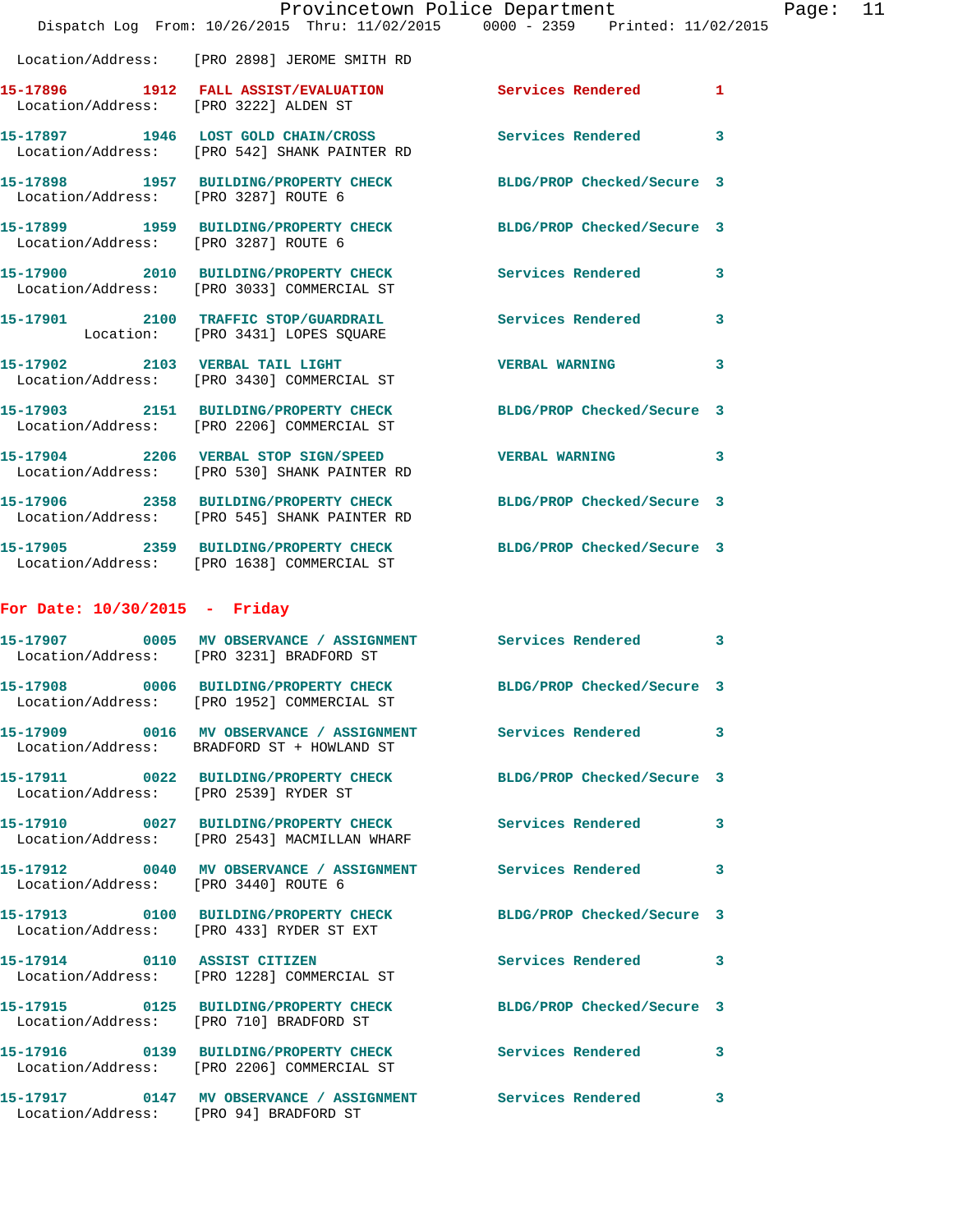|                                       | Provincetown Police Department<br>Dispatch Log From: 10/26/2015 Thru: 11/02/2015 0000 - 2359 Printed: 11/02/2015  |                           |              | Page: 12 |  |
|---------------------------------------|-------------------------------------------------------------------------------------------------------------------|---------------------------|--------------|----------|--|
| Location/Address: [PRO 571] ALDEN ST  | 15-17918 0154 BUILDING/PROPERTY CHECK BLDG/PROP Checked/Secure 3                                                  |                           |              |          |  |
|                                       | 15-17919 0201 BUILDING/PROPERTY CHECK BLDG/PROP Checked/Secure 3<br>Location/Address: [PRO 2483] COMMERCIAL ST    |                           |              |          |  |
|                                       | 15-17920 0245 BUILDING/PROPERTY CHECK BLDG/PROP Checked/Secure 3<br>Location/Address: [PRO 1780] JOHNSON ST       |                           |              |          |  |
|                                       | 15-17921 0254 BUILDING/PROPERTY CHECK Services Rendered 3<br>Location/Address: [PRO 564] BAYBERRY AVE             |                           |              |          |  |
| Location/Address: [PRO 521] ROUTE 6   | 15-17922 0316 BUILDING/PROPERTY CHECK Services Rendered 3                                                         |                           |              |          |  |
|                                       | 15-17923 0454 BUILDING/PROPERTY CHECK BLDG/PROP Checked/Secure 3<br>Location/Address: [PRO 1778] SHANK PAINTER RD |                           |              |          |  |
|                                       | 15-17924 0455 BUILDING/PROPERTY CHECK BLDG/PROP Checked/Secure 3<br>Location/Address: [PRO 3296] SHANK PAINTER RD |                           |              |          |  |
| Location/Address: [PRO 2513] ROUTE 6  | 15-17925 0504 MV OBSERVANCE / ASSIGNMENT Services Rendered 3                                                      |                           |              |          |  |
|                                       | 15-17926 0521 BUILDING/PROPERTY CHECK Services Rendered<br>Location/Address: [PRO 3430] COMMERCIAL ST             |                           | $\mathbf{3}$ |          |  |
|                                       | 15-17927 0536 MV OBSERVANCE / ASSIGNMENT Services Rendered 3<br>Location/Address: COMMERCIAL ST + SNAIL RD        |                           |              |          |  |
|                                       | 15-17928 0546 BUILDING/PROPERTY CHECK<br>Location/Address: [PRO 2500] COMMERCIAL ST                               | Services Rendered 3       |              |          |  |
|                                       | 15-17929 0552 BUILDING/PROPERTY CHECK BLDG/PROP Checked/Secure 3<br>Location/Address: [PRO 1638] COMMERCIAL ST    |                           |              |          |  |
|                                       | 15-17930 0602 INFO SERVICES - LOBBY<br>Location/Address: [PRO 542] SHANK PAINTER RD                               | No Action Required 2      |              | 21       |  |
| Location/Address: [PRO 512] PRINCE ST | 15-17931 0619 BUILDING/PROPERTY CHECK BLDG/PROP Checked/Secure 3                                                  |                           |              |          |  |
|                                       | 15-17932 0831 PARKING COMPLAINT / GENERAL Citation/Warning Issued 3<br>Location/Address: [PRO 1587] PEARL ST      |                           |              |          |  |
| 15-17933 0844 ANIMAL CALL             | Location/Address: [PRO 3259] MACMILLAN WHARF                                                                      | Taken/Referred to Other 2 |              |          |  |
|                                       | 15-17934 0849 FOLLOW UP<br>Location/Address: [PRO 63] BRADFORD ST EXT                                             | Services Rendered         | $\mathbf{2}$ |          |  |
|                                       | 15-17935 0916 BUILDING/PROPERTY CHECK BLDG/PROP Checked/Secure 3<br>Location/Address: [PRO 3033] COMMERCIAL ST    |                           |              |          |  |
|                                       | 15-17936 0930 MV OBSERVANCE / ASSIGNMENT<br>Location/Address: [PRO 447] JEROME SMITH RD                           | No Action Required 3      |              |          |  |
|                                       | 15-17937 1051 ANIMAL CALL/DOG CHASED VERBAL WARNING<br>Location/Address: [PRO 772] BREWSTER ST                    |                           | $\mathbf{2}$ |          |  |
|                                       | 15-17938 1137 BUILDING/PROPERTY CHECK BLDG/PROP Checked/Secure 3<br>Location/Address: [PRO 2483] COMMERCIAL ST    |                           |              |          |  |
| 15-17939 1146 SERVICE CALL            | Location/Address: [PRO 488] MAYFLOWER ST                                                                          | Services Rendered 3       |              |          |  |
| Location/Address: NELSON AVE          | 15-17940 1210 LOST/FOUND BLACK PURSE Services Rendered 3                                                          |                           |              |          |  |
|                                       |                                                                                                                   |                           |              |          |  |

**15-17941 1233 PARK, WALK & TALK Services Rendered 2** 

Location/Address: [PRO 569] WINSLOW ST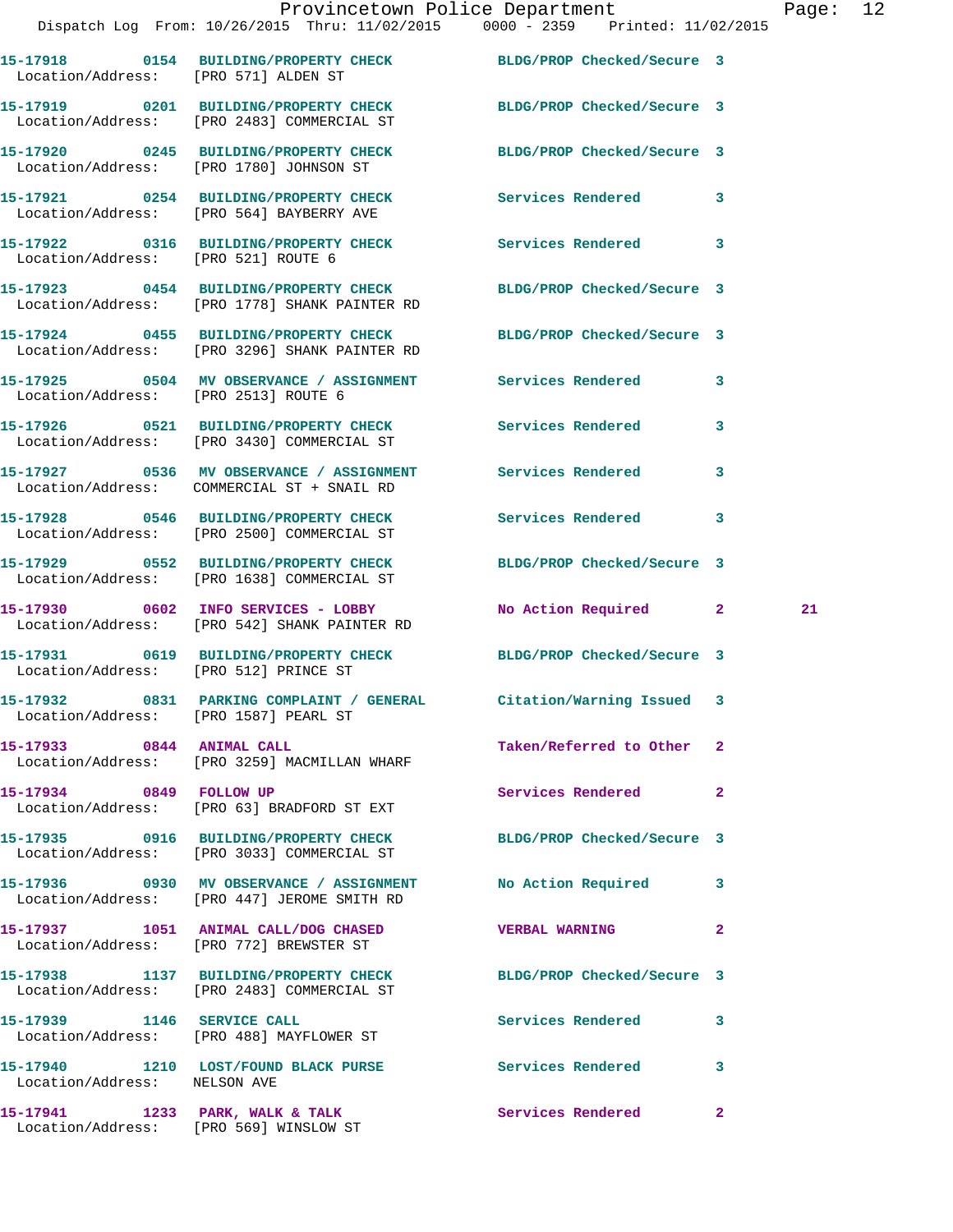|                                                                        | 15-17942 1300 SERVICE CALL/DELIVER MSG Services Rendered<br>Location/Address: [PRO 2637] COMMERCIAL ST |                                                 | 3              |
|------------------------------------------------------------------------|--------------------------------------------------------------------------------------------------------|-------------------------------------------------|----------------|
|                                                                        | 15-17943 1305 PARKING COMPLAINT / GENERAL SPOKEN TO<br>Location/Address: [PRO 3268] GOSNOLD ST         |                                                 | 3              |
|                                                                        | 15-17945 1425 SERVICE CALL<br>Location/Address: [PRO 433] RYDER ST EXT                                 | Services Rendered                               | 3              |
|                                                                        | 15-17944 1426 BUILDING/PROPERTY CHECK<br>Location/Address: [PRO 2483] COMMERCIAL ST                    | <b>Services Rendered</b>                        | 3              |
|                                                                        | 15-17946 1521 PARADE/HALLOWEEN EVENT<br>Location/Address: [PRO 2492] WINSLOW ST                        | Services Rendered                               | $\overline{2}$ |
|                                                                        | 15-17947 1642 ARM NUMBNESS/TRANSPORT<br>Location/Address: [PRO 3176] COMMERCIAL ST                     | Transported to Hospital 1                       |                |
|                                                                        | 15-17949 1718 FALL/TRANSPORT<br>Location/Address: [PRO 210] COMMERCIAL ST                              | Transported to Hospital 1                       |                |
| 15-17950 1732 ABANDONED BIKES<br>Location/Address: [PRO 885] CONWAY ST |                                                                                                        | Services Rendered                               | $\mathbf{2}$   |
|                                                                        | 15-17952 1748 MV OPERATIONS COMPLAINT<br>Location/Address: [PRO 2492] WINSLOW ST                       | Services Rendered                               | $\overline{2}$ |
| 15-17953 1807 BAR CHECK                                                | Location/Address: [PRO 146] COMMERCIAL ST                                                              | Services Rendered                               | $\overline{a}$ |
|                                                                        | 15-17954 1841 BUILDING/PROPERTY CHECK<br>Location/Address: [PRO 2540] RACE POINT RD                    | Services Rendered 3                             |                |
|                                                                        | 15-17955 1848 BUILDING/PROPERTY CHECK<br>Location/Address: [PRO 2898] JEROME SMITH RD                  | BLDG/PROP Checked/Secure 3                      |                |
|                                                                        | 15-17956 1853 NO HEAD LIGHTS COMPLAINT<br>Location/Address: [PRO 2277] BRADFORD ST                     | Could Not Locate                                | $\mathbf{2}$   |
| Location/Address: SHANK PAINTER RD                                     | 15-17957 1904 MV OBSERVANCE / ASSIGNMENT Services Rendered 3                                           |                                                 |                |
|                                                                        | 15-17958 1928 BUILDING/PROPERTY CHECK<br>Location/Address: [PRO 440] HARRY KEMP WAY                    | BLDG/PROP Checked/Secure 3                      |                |
| 15-17959 1959 SERVICE CALL                                             | Location/Address: [PRO 526] RYDER ST EXT                                                               | Services Rendered 3                             |                |
| Location/Address: [PRO 44] BRADFORD ST                                 | 15-17960 2017 BUILDING/PROPERTY CHECK                                                                  | BLDG/PROP Checked/Secure 3                      |                |
|                                                                        | 15-17961 2030 BUILDING/PROPERTY CHECK<br>Location/Address: [PRO 3033] COMMERCIAL ST                    | BLDG/PROP Checked/Secure 3                      |                |
| 15-17962 2034 NOISE COMPLAINT                                          | Location/Address: [PRO 542] SHANK PAINTER RD                                                           | $\sim$ $\sim$ $\sim$ 3<br><b>VERBAL WARNING</b> |                |
| Location/Address: [PRO 94] BRADFORD ST                                 | 15-17963 2142 BUILDING/PROPERTY CHECK                                                                  | Services Rendered                               | 3              |
| Location/Address: [PRO 3287] ROUTE 6                                   | 15-17964 2143 BUILDING/PROPERTY CHECK BLDG/PROP Checked/Secure 3                                       |                                                 |                |
|                                                                        | 15-17966 2159 ALTERED LOC/REFUSAL<br>Location/Address: [PRO 1557] COMMERCIAL ST                        | <b>PATIENT REFUSAL</b>                          | 1              |
|                                                                        | 15-17967 2208 BUILDING/PROPERTY CHECK<br>Location/Address: [PRO 182] COMMERCIAL ST                     | BLDG/PROP Checked/Secure 3                      |                |
| 15-17968 2219 ELBOW LACERATION                                         |                                                                                                        | Services Rendered 1                             |                |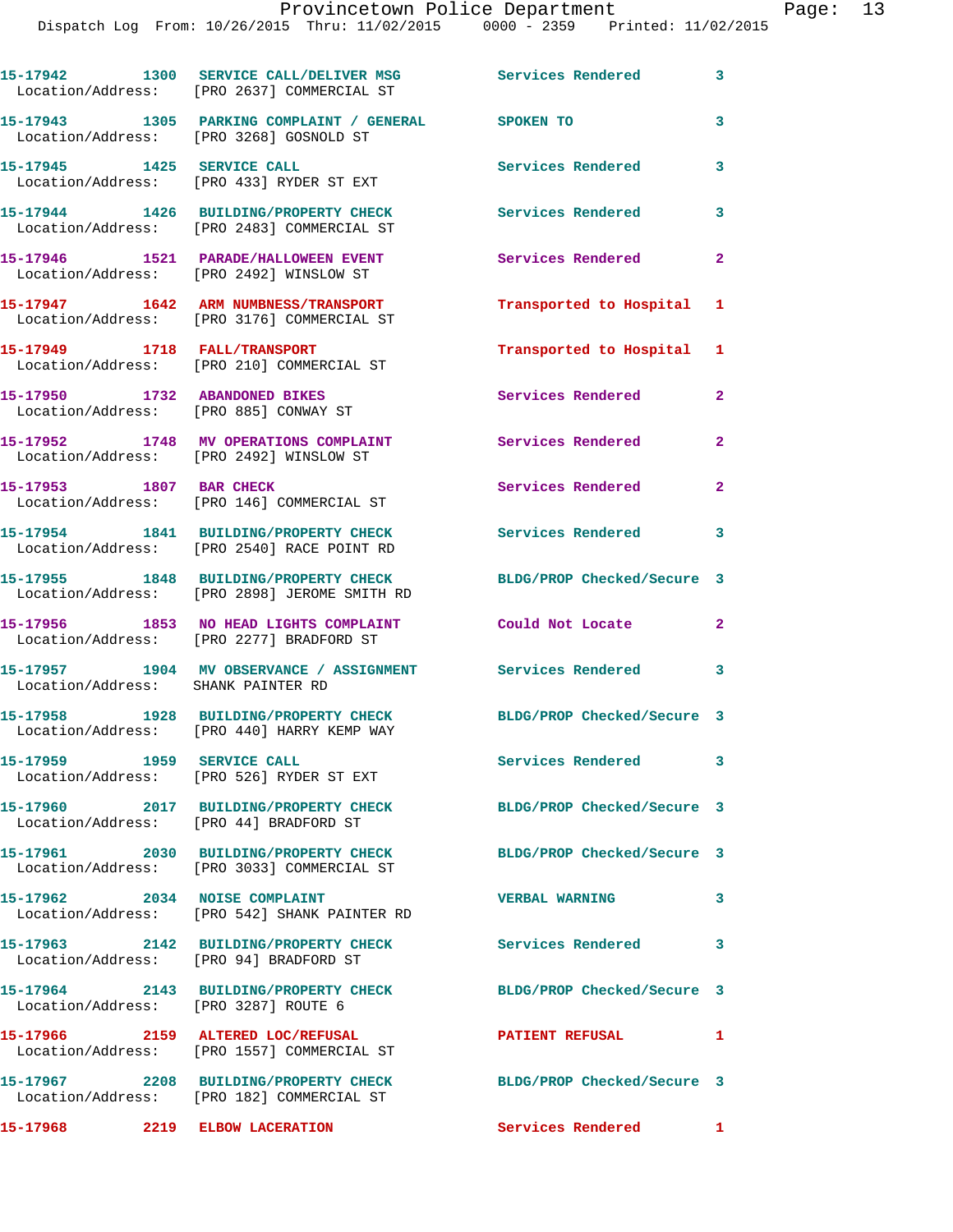|                                   | Dispatch Log From: 10/26/2015 Thru: 11/02/2015 0000 - 2359 Printed: 11/02/2015                                    | Provincetown Police Department | Page: 14     |
|-----------------------------------|-------------------------------------------------------------------------------------------------------------------|--------------------------------|--------------|
|                                   | Location/Address: [PRO 542] SHANK PAINTER RD                                                                      |                                |              |
|                                   | 15-17969 2244 ALARM - FIRE<br>Location/Address: [PRO 80] CARVER ST                                                | Services Rendered 1            |              |
|                                   | 15-17970 2255 COMPLAINT<br>Location/Address: [PRO 2053] COMMERCIAL ST                                             | SPOKEN TO                      | 3            |
|                                   | 15-17971 2325 BUILDING/PROPERTY CHECK BLDG/PROP Checked/Secure 3<br>Location/Address: [PRO 1778] SHANK PAINTER RD |                                |              |
|                                   | 15-17972 2329 BUILDING/PROPERTY CHECK BLDG/PROP Checked/Secure 3<br>Location/Address: [PRO 175] COMMERCIAL ST     |                                |              |
| 15-17973 2352 ALARM - FIRE        | Location/Address: [PRO 208] COMMERCIAL ST                                                                         | Services Rendered 1            |              |
| For Date: $10/31/2015$ - Saturday |                                                                                                                   |                                |              |
|                                   | 15-17975 0011 MV VANDALISM<br>Location/Address: [PRO 2737] COMMERCIAL ST                                          | Investigated                   | $\mathbf{2}$ |
|                                   | 15-17976 0013 BUILDING/PROPERTY CHECK BLDG/PROP Checked/Secure 3<br>Location/Address: [PRO 530] SHANK PAINTER RD  |                                |              |
|                                   | 15-17979 0037 BUILDING/PROPERTY CHECK<br>Location/Address: [PRO 3033] COMMERCIAL ST                               | BLDG/PROP Checked/Secure 3     |              |
|                                   | 15-17981 0054 BUILDING/PROPERTY CHECK BLDG/PROP Checked/Secure 3<br>Location/Address: [PRO 710] BRADFORD ST       |                                |              |
| 15-17982 0108 COMPLAINT           | Location/Address: [PRO 2661] COMMERCIAL ST                                                                        | No Action Required 3           |              |
|                                   | 15-17984 0122 BUILDING/PROPERTY CHECK BLDG/PROP Checked/Secure 3<br>Location/Address: [PRO 2483] COMMERCIAL ST    |                                |              |
| 15-17983 0124 BAR CHECK           | Location/Address: [PRO 399] COMMERCIAL ST                                                                         | No Action Required             | $\mathbf{2}$ |
|                                   | 15-17985 0125 BUILDING/PROPERTY CHECK Services Rendered 3<br>Location/Address: [PRO 2483] COMMERCIAL ST           |                                |              |
|                                   | 15-17986 0128 PARK, WALK & TALK<br>Location/Address: [PRO 165] COMMERCIAL ST                                      | Services Rendered 2            |              |
|                                   | 15-17987 0130 BUILDING/PROPERTY CHECK BLDG/PROP Checked/Secure 3<br>Location/Address: [PRO 163] COMMERCIAL ST     |                                |              |
|                                   | 15-17988 0205 BUILDING/PROPERTY CHECK BLDG/PROP Checked/Secure 3<br>Location/Address: [PRO 3609] COMMERCIAL ST    |                                |              |
|                                   | 15-17989 0221 MV OBSERVANCE / ASSIGNMENT Services Rendered<br>Location/Address: HOWLAND ST + BRADFORD ST          |                                | 3            |
| 15-17990 0236 HAZARDS             | Location/Address: SNAIL RD + ROUTE 6                                                                              | <b>GONE ON ARRIVAL</b>         | $\mathbf{2}$ |
|                                   | 15-17991 0244 BUILDING/PROPERTY CHECK BLDG/PROP Checked/Secure 3<br>Location/Address: [PRO 379] COMMERCIAL ST     |                                |              |
|                                   | 15-17992 0301 POSSIBLE BOAT SINKING Services Rendered<br>Location/Address: [PRO 2543] MACMILLAN WHARF             |                                | 3            |
|                                   | 15-17993 0309 MEDICAL EMERGENCY<br>Location/Address: [PRO 542] SHANK PAINTER RD                                   | PATIENT REFUSAL 1              |              |
|                                   | 15-17994 0503 BUILDING/PROPERTY CHECK BLDG/PROP Checked/Secure 3<br>Location/Address: [PRO 3489] COMMERCIAL ST    |                                |              |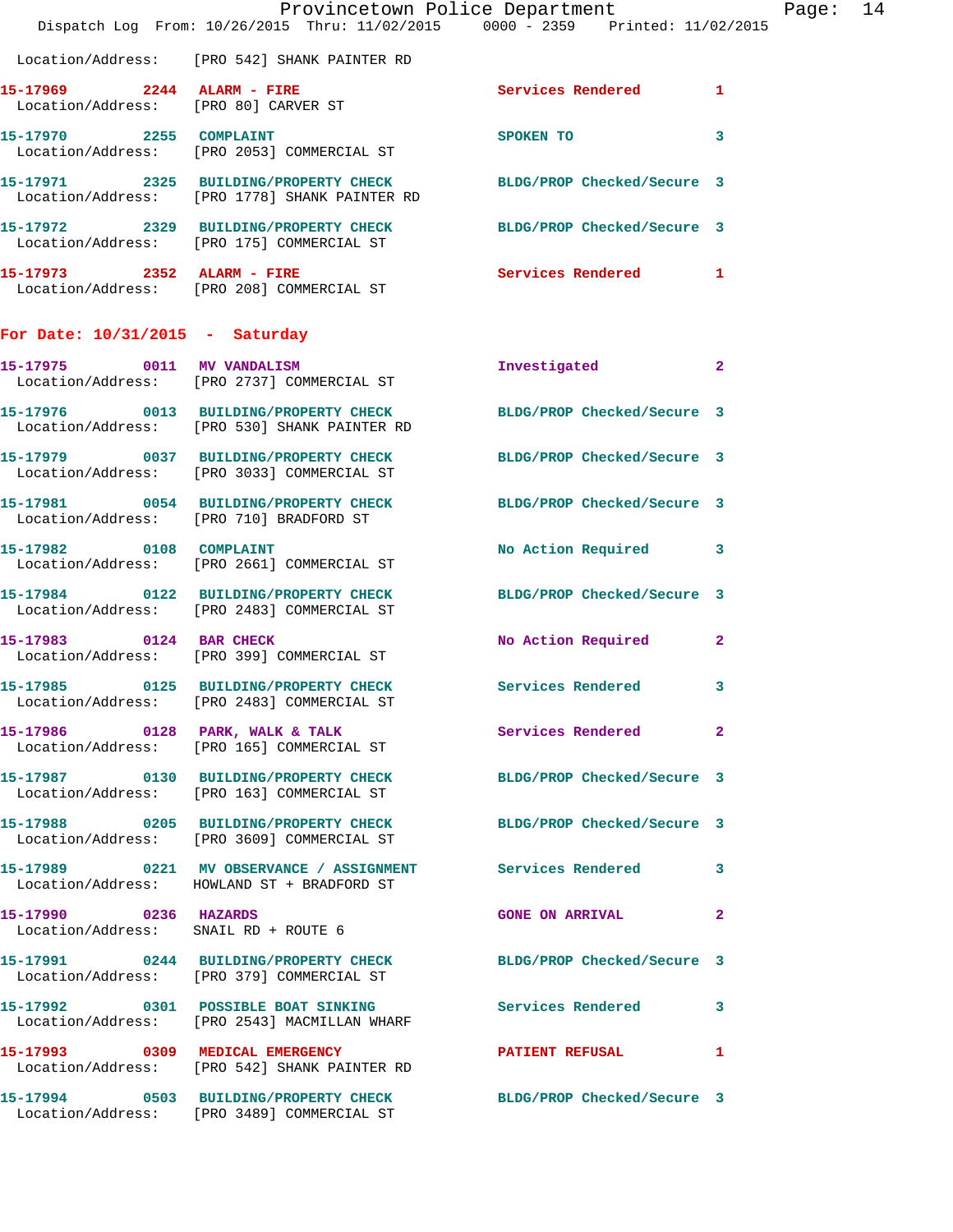|                                      | Dispatch Log From: 10/26/2015 Thru: 11/02/2015 0000 - 2359 Printed: 11/02/2015                                   | Provincetown Police Department |              | Page: 15 |  |
|--------------------------------------|------------------------------------------------------------------------------------------------------------------|--------------------------------|--------------|----------|--|
|                                      | 15-17995 0511 BUILDING/PROPERTY CHECK Services Rendered 3<br>Location/Address: [PRO 2898] JEROME SMITH RD        |                                |              |          |  |
|                                      | 15-17996 0522 MV OBSERVANCE / ASSIGNMENT No Action Required 3<br>Location/Address: [PRO 2489] BRADFORD ST        |                                |              |          |  |
|                                      | 15-17997 0536 BUILDING/PROPERTY CHECK BLDG/PROP Checked/Secure 3<br>Location/Address: [PRO 519] RACE POINT RD    |                                |              |          |  |
|                                      | 15-17998 0559 BUILDING/PROPERTY CHECK Services Rendered 3<br>Location/Address: [PRO 433] RYDER ST EXT            |                                |              |          |  |
|                                      | 15-17999 0600 BUILDING/PROPERTY CHECK BLDG/PROP Checked/Secure 3<br>Location/Address: [PRO 306] COMMERCIAL ST    |                                |              |          |  |
|                                      | 15-18000 0607 FLIGHT COVERAGE<br>Location/Address: [PRO 516] RACE POINT RD                                       | Services Rendered 2            |              |          |  |
|                                      | 15-18001 0625 INFO SERVICES - LOBBY Services Rendered 2<br>Location/Address: [PRO 542] SHANK PAINTER RD          |                                |              | 45       |  |
| Location/Address: [PRO 3287] ROUTE 6 | 15-18002 0803 BUILDING/PROPERTY CHECK BLDG/PROP Checked/Secure 3                                                 |                                |              |          |  |
|                                      | 15-18003 0912 MEDICAL EMERGENCY<br>Location/Address: [PRO 79] CARVER ST                                          | Transported to Hospital 1      |              |          |  |
|                                      | 15-18004 0927 PARKING COMPLAINT / GENERAL Citation/Warning Issued 3<br>Location/Address: COMMERCIAL ST + SNOW ST |                                |              |          |  |
|                                      | 15-18005 0940 PARKING COMPLAINT / GENERAL Services Rendered 3<br>Location/Address: [PRO 396] COMMERCIAL ST       |                                |              |          |  |
|                                      | 15-18007 0948 PARKING COMPLAINT / GENERAL Services Rendered 3<br>Location/Address: [PRO 542] SHANK PAINTER RD    |                                |              |          |  |
|                                      | 15-18008 0958 BUILDING/PROPERTY CHECK BLDG/PROP Checked/Secure 3<br>Location/Address: [PRO 3033] COMMERCIAL ST   |                                |              |          |  |
|                                      | 15-18009 1027 BUILDING/PROPERTY CHECK BLDG/PROP Checked/Secure 3<br>Location/Address: [PRO 3317] CEMETERY RD     |                                |              |          |  |
|                                      | 15-18010 1028 BUILDING/PROPERTY CHECK<br>Location/Address: [PRO 3318] CEMETERY RD                                | BLDG/PROP Checked/Secure 3     |              |          |  |
|                                      | 15-18011 1054 MV COMPLAINT<br>Location/Address: [PRO 1467] CONANT ST                                             | Services Rendered 2            |              |          |  |
| Location/Address: [PRO 571] ALDEN ST | 15-18012 1112 BUILDING/PROPERTY CHECK BLDG/PROP Checked/Secure 3                                                 |                                |              |          |  |
|                                      | 15-18013 1115 ALARM - FIRE<br>Location/Address: [PRO 3201] MONTELLO ST                                           | <b>Services Rendered</b> 1     |              |          |  |
|                                      | 15-18014 1120 MV OBSERVANCE / ASSIGNMENT Services Rendered 3<br>Location/Address: [PRO 447] JEROME SMITH RD      |                                |              |          |  |
|                                      | 15-18015    1131    COMPLAINT<br>Location/Address: [PRO 106] COMMERCIAL ST                                       | Services Rendered              | 3            |          |  |
|                                      | 15-18016 1212 PARK, WALK & TALK 1988 Services Rendered<br>Location/Address: [PRO 526] RYDER ST EXT               |                                | $\mathbf{2}$ |          |  |
|                                      | 15-18017 1217 DISTURBANCE<br>Location/Address: [PRO 440] HARRY KEMP WAY                                          | Peace Restored and the sea     | 1            |          |  |
|                                      | 15-18018 1221 LOST SAMSUNG PHONE/RETURNED Services Rendered 3<br>Location/Address: [PRO 542] SHANK PAINTER RD    |                                |              |          |  |
| 15-18019 1224 FOUND LICENSE/CC       |                                                                                                                  | Services Rendered 3            |              |          |  |

Location/Address: [PRO 542] SHANK PAINTER RD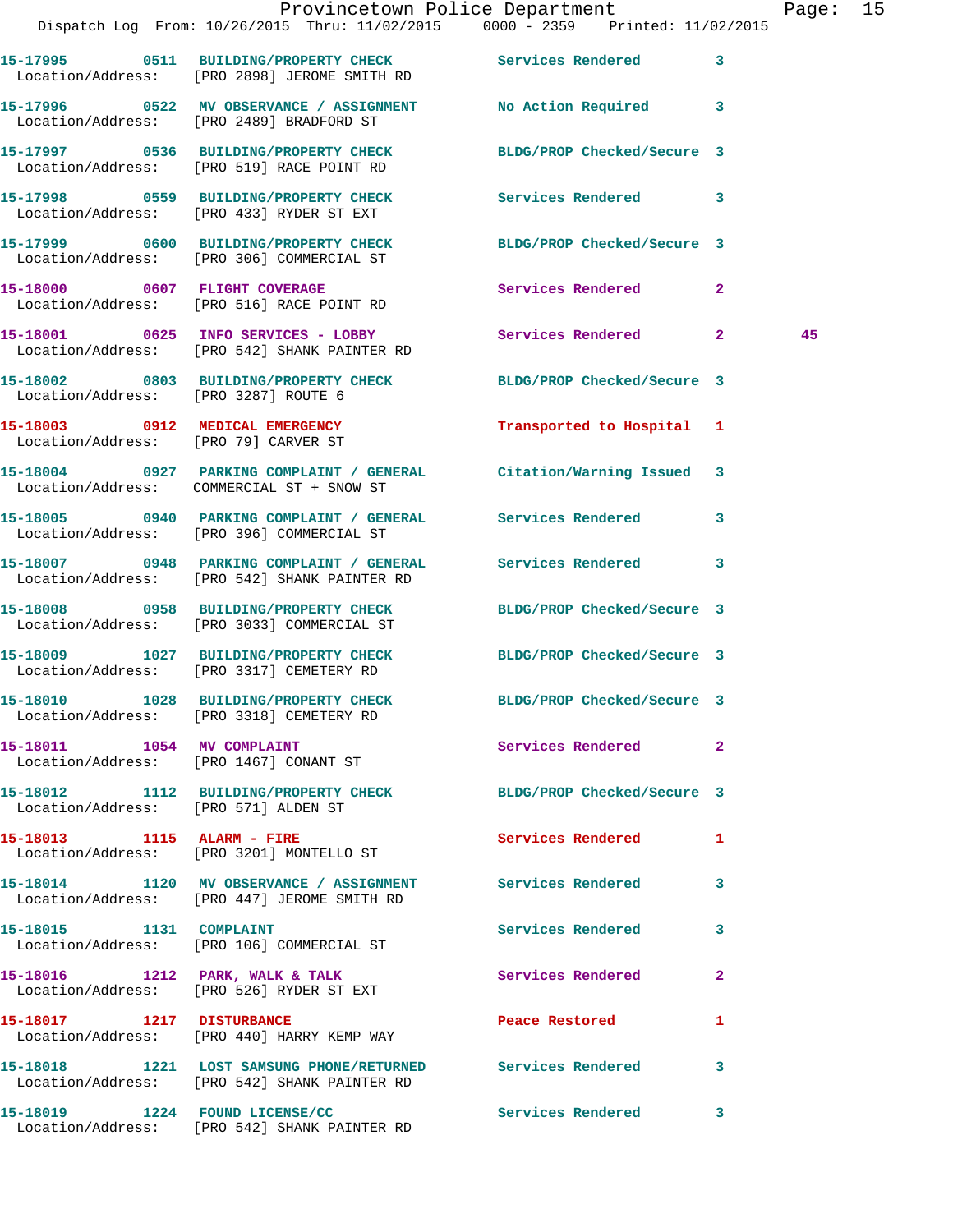**15-18020 1227 LOST WALLET AND HTC PHONE Services Rendered 3**  Location/Address: [PRO 80] CARVER ST **15-18021 1258 SUSPICIOUS ACTIVITY Services Rendered 2**  Location/Address: [PRO 1498] ARCH ST **15-18022 1337 MEDICAL EMERGENCY/D.O.T. Transported to Hospital 1**  Location/Address: [PRO 440] HARRY KEMP WAY **15-18023 1400 DISORDERLY SPOKEN TO 2**  Location/Address: [PRO 2739] COMMERCIAL ST **15-18025 1429 LOST PURSE Services Rendered 3**  Location/Address: [PRO 2660] COMMERCIAL ST **15-18026 1519 BUILDING/PROPERTY CHECK BLDG/PROP Checked/Secure 3**  Location/Address: [PRO 1778] SHANK PAINTER RD **15-18027 1526 BUILDING/PROPERTY CHECK Services Rendered 3**  Location/Address: [PRO 2540] RACE POINT RD 15-18028 1536 PARK, WALK & TALK **Services Rendered** 2 Location/Address: [PRO 105] COMMERCIAL ST **15-18029 1646 MV OBSERVANCE / ASSIGNMENT Services Rendered 3**  Location/Address: SHANK PAINTER RD **15-18030 1715 MV STOP VERBAL WARNING 3**  Location/Address: BRADFORD ST + STANDISH ST **15-18031 1733 PARK, WALK & TALK Services Rendered 2**  Location/Address: [PRO 2500] COMMERCIAL ST **15-18032 1743 LOST CT LICENSE Services Rendered 3**  Location/Address: [PRO 542] SHANK PAINTER RD 15-18033 1812 BEAUX ART EVENT **1812 Services Rendered** 2 Location/Address: [PRO 105] COMMERCIAL ST **15-18034 1822 LOST GLASSES/CASE Services Rendered 3**  Location/Address: [PRO 105] COMMERCIAL ST 15-18035 1835 PARKED MV COMPLAINT **15-18035** Services Rendered 2 Location/Address: RACE POINT RD 15-18036 1919 BAR CHECK **1920 Services Rendered** 2 Location/Address: [PRO 3837] COMMERCIAL ST **15-18037 1921 BAR CHECK Services Rendered 2**  Location/Address: [PRO 3117] COMMERCIAL ST **15-18038 1931 ESCORT TO MV Services Rendered 3**  Location/Address: [PRO 537] SHANK PAINTER RD **15-18039 1953 BAR CHECK Services Rendered 2**  Location/Address: [PRO 2737] COMMERCIAL ST **15-18040 1955 FOUND LICENSE/CREDIT CARD Services Rendered 3**  Location/Address: [PRO 105] COMMERCIAL ST **15-18041 2041 PARKED MV COMPLAINT Unfounded 2**  Location/Address: [PRO 1093] RACE RD 15-18042 2108 BARRICADE IN EFFECT Services Rendered 3 Location/Address: RYDER ST EXT + COMMERCIAL ST **15-18043 2114 FOUND WALLET/LICENSE Services Rendered 3**  Location/Address: [PRO 105] COMMERCIAL ST

**15-18046 2150 MV DISABLED Services Rendered 2**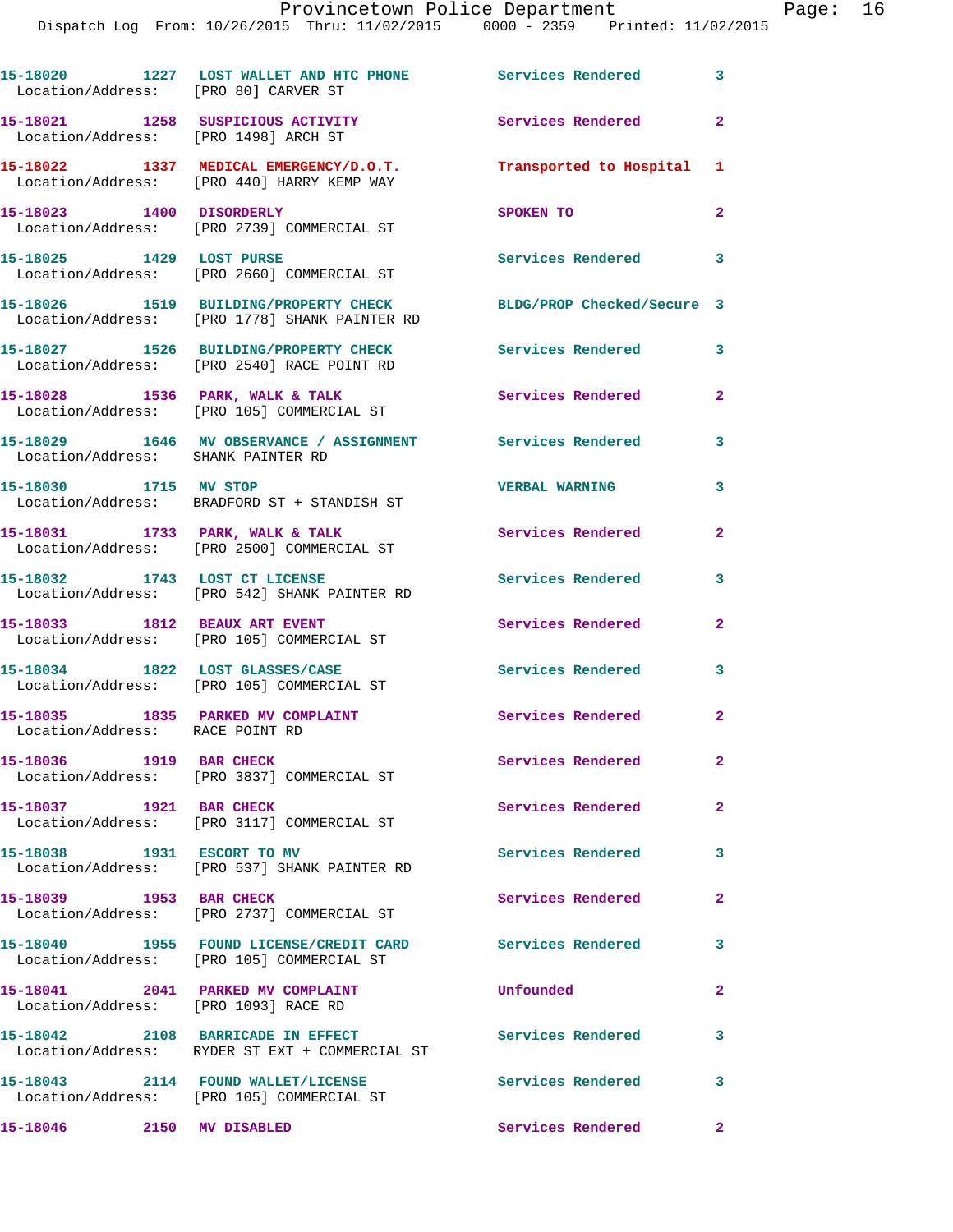|                                   | Dispatch Log From: 10/26/2015 Thru: 11/02/2015 0000 - 2359 Printed: 11/02/2015                                                         | Provincetown Police Department Page: 17 |                |    |  |
|-----------------------------------|----------------------------------------------------------------------------------------------------------------------------------------|-----------------------------------------|----------------|----|--|
|                                   | Location/Address: CONWELL ST + HARRY KEMP WAY                                                                                          |                                         |                |    |  |
| 15-18047 2204 MV STOP             | Location/Address: CONWELL ST + CEMETERY RD                                                                                             | VERBAL WARNING 3                        |                |    |  |
|                                   | 15-18049 2241 BAR CHECK Services Rendered 2<br>Location/Address: [PRO 3236] COMMERCIAL ST                                              |                                         |                |    |  |
|                                   | 15-18050 2253 MEDICAL EMERGENCY/EVAL 2007 PATIENT REFUSAL 1<br>Location/Address: [PRO 542] SHANK PAINTER RD<br>Refer To P/C: 15-318-AR |                                         |                |    |  |
|                                   | 15-18051 2258 MEDICAL EMERGENCY/FALL 7ransported to Hospital 1<br>Location/Address: [PRO 399] COMMERCIAL ST                            |                                         |                |    |  |
|                                   | 15-18052 2301 PARK, WALK & TALK 2 Services Rendered 2<br>Location/Address: [PRO 105] COMMERCIAL ST                                     |                                         |                |    |  |
|                                   | 15-18053 2307 BUILDING/PROPERTY CHECK BLDG/PROP Checked/Secure 3<br>Location/Address: [PRO 3033] COMMERCIAL ST                         |                                         |                |    |  |
|                                   | 15-18054 2309 MEDICAL EMERGENCY/PANIC PATIENT REFUSAL<br>Location/Address: [PRO 1094] RACE POINT RD                                    |                                         | $\mathbf{1}$   |    |  |
| Refer To Accident: 15-75-AC       | 15-18056 2327 MV HIT & RUN<br>Location/Address: [PRO 1848] COMMERCIAL ST<br>Refer To Arrest: 15-319-AR                                 | Arrest(s) Made                          | $\overline{2}$ |    |  |
|                                   | 15-18058 2359 NOISE COMPLAINT CONFIDENT RELEVANT OF LICENSING VIOLATION 3<br>Location/Address: [PRO 3443] COMMERCIAL ST                |                                         |                |    |  |
| For Date: $11/01/2015$ - Sunday   |                                                                                                                                        |                                         |                |    |  |
|                                   | 15-18059 0040 FOUND DRIVER'S LICENSE Services Rendered 3<br>Location/Address: [PRO 542] SHANK PAINTER RD                               |                                         |                |    |  |
| 15-18060 0049 FOUND WHITE SAMSUNG | Location/Address: [PRO 542] SHANK PAINTER RD                                                                                           | Services Rendered 3                     |                |    |  |
| 15-18062 0105 DISTURBANCE         | Location/Address: [PRO 3331] COMMERCIAL ST                                                                                             | SPOKEN TO                               | 1              |    |  |
|                                   | 15-18063 0128 MEDICAL EMERGENCY/ANKLE<br>Location/Address: [PRO 2713] COMMERCIAL ST                                                    | Transported to Hospital 1               |                |    |  |
|                                   | 15-18064 0140 COMPLAINT<br>Location/Address: [PRO 2977] COMMERCIAL ST                                                                  | Peace Restored 3                        |                |    |  |
|                                   | 15-18066 0204 BUILDING/PROPERTY CHECK<br>Location/Address: [PRO 3033] COMMERCIAL ST                                                    | BLDG/PROP Checked/Secure 3              |                |    |  |
|                                   | 15-18065 0205 BUILDING/PROPERTY CHECK BLDG/PROP Checked/Secure 3<br>Location/Address: [PRO 1714] COMMERCIAL ST                         |                                         |                |    |  |
|                                   | 15-18067 0211 LOBBY TRAFFIC<br>Location/Address: [PRO 542] SHANK PAINTER RD                                                            | Services Rendered 2                     |                | 24 |  |
| Refer To Arrest: 15-319-AR        | 15-18068 0238 FOLLOW UP<br>Location/Address: [PRO 2977] COMMERCIAL ST                                                                  | SPOKEN TO                               | $\mathbf{2}$   |    |  |
|                                   | 15-18069 0505 BUILDING/PROPERTY CHECK Services Rendered 3<br>Location/Address: [PRO 433] RYDER ST EXT                                  |                                         |                |    |  |
|                                   | 15-18070 0527 BUILDING/PROPERTY CHECK BLDG/PROP Checked/Secure 3<br>Location/Address: [PRO 530] SHANK PAINTER RD                       |                                         |                |    |  |
|                                   | 15-18071 0535 BUILDING/PROPERTY CHECK BLDG/PROP Checked/Secure 3<br>Location/Address: [PRO 99] COMMERCIAL ST                           |                                         |                |    |  |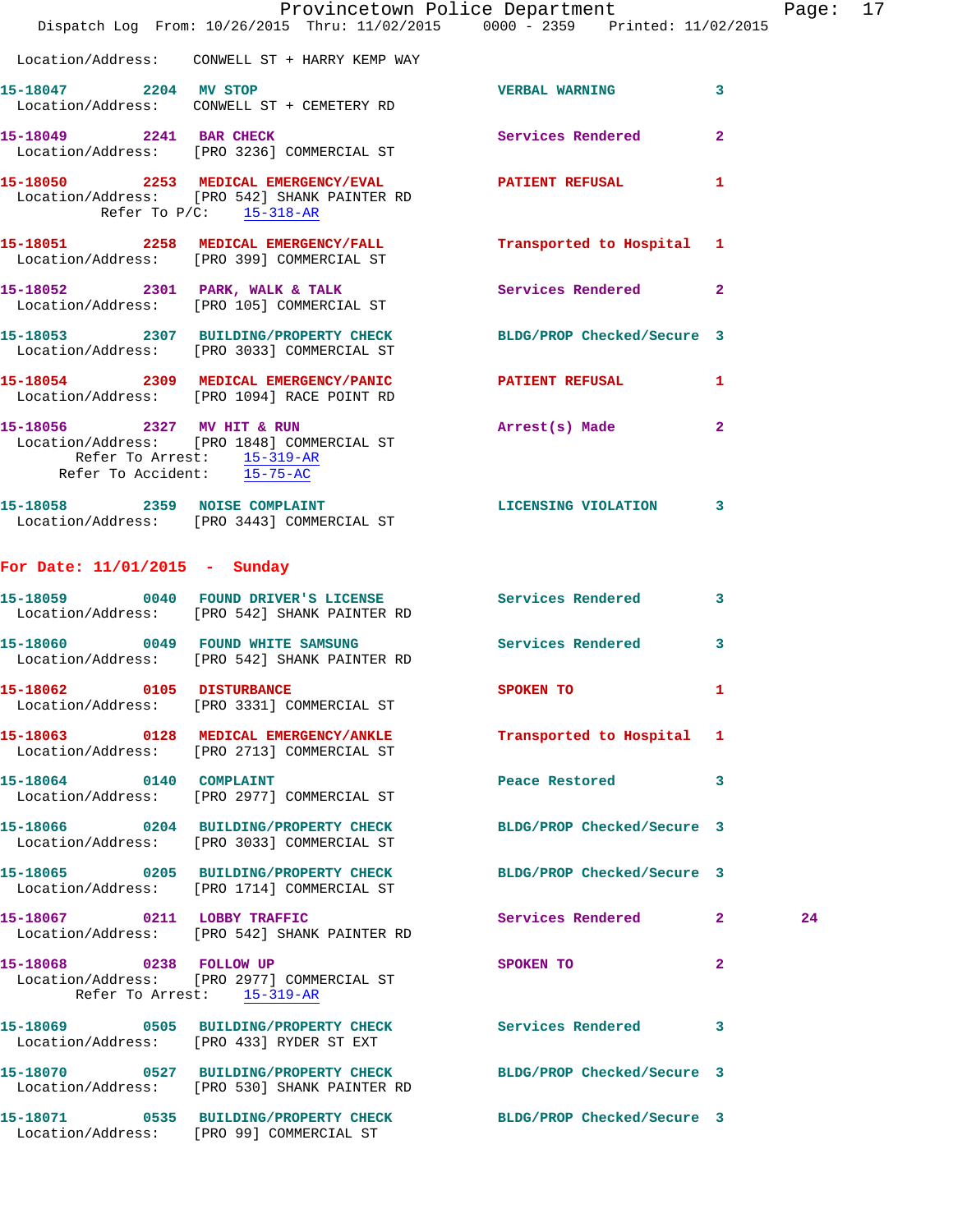Dispatch Log From: 10/26/2015 Thru: 11/02/2015 0000 - 2359 Printed: 11/02/2015 **15-18072 0549 BUILDING/PROPERTY CHECK Services Rendered 3** 

 Location/Address: [PRO 2490] PROVINCELANDS RD **15-18073 0553 BUILDING/PROPERTY CHECK BLDG/PROP Checked/Secure 3**  Location/Address: [PRO 519] RACE POINT RD **15-18074 0604 ASSIST AGENCY / MUTUAL AID Services Rendered 3**  Location/Address: [PRO 542] SHANK PAINTER RD

**15-18075 0633 SERVICE CALL/POWER No Action Required 3**  Location/Address: [PRO 542] SHANK PAINTER RD

**15-18076 0733 MEDICAL EMERGENCY Transported to Hospital 1**  Location/Address: [PRO 3222] ALDEN ST

Location/Address: [PRO 444] HIGH POLE HILL

**15-18079 0835 MV OBSERVANCE / ASSIGNMENT Services Rendered 3**  Location/Address: SNAIL RD

**15-18080 0856 MV OBSERVANCE / ASSIGNMENT No Action Required 3**  Location/Address: [PRO 2521] ROUTE 6

**15-18081 0935 MEDICAL EMERGENCY Transported to Hospital 1**  Location/Address: [PRO 780] BROWNE ST

Location/Address: [PRO 633] BERRY LN

**15-18085 1024 BUILDING/PROPERTY CHECK BLDG/PROP Checked/Secure 3**  Location/Address: [PRO 447] JEROME SMITH RD

**15-18086 1045 MV STOP Arrest(s) Made 3**  Location/Address: [PRO 2420] BRADFORD ST Refer To Arrest: 15-320-AR

**15-18087 1109 MEDICAL EMERGENCY Transported to Hospital 1**  Location/Address: [PRO 440] HARRY KEMP WAY

**15-18088 1141 ALARM - GENERAL False Alarm 1**  Location/Address: [PRO 3605] BRADFORD ST

Location/Address: ROUTE 6 + CONWELL ST

Location/Address: ROUTE 6 + CONWELL ST

**15-18091 1350 ANIMAL CALL SPOKEN TO 2**  Location/Address: [PRO 2543] MACMILLAN WHARF

**15-18092 1353 LOST PROPERTY/WALLET Services Rendered 3**  Location/Address: [PRO 3973] BRADFORD ST

**15-18093 1454 BIKE GENERAL Services Rendered 2**  Location/Address: [PRO 3121] COMMERCIAL ST

Location/Address: [PRO 175] COMMERCIAL ST

Location/Address: SNAIL RD + COMMERCIAL ST

Location/Address: [PRO 94] BRADFORD ST

Location/Address: [PRO 526] RYDER ST EXT

**15-18078 0831 BUILDING/PROPERTY CHECK BLDG/PROP Checked/Secure 3** 

**15-18084 1023 ALARM - GENERAL No Action Required 1** 

**15-18089 1333 MV STOP VERBAL WARNING 3** 

**15-18090 1345 MV STOP Citation/Warning Issued 3** 

15-18094 1530 PARK, WALK & TALK Services Rendered 2

**15-18095 1535 MV OBSERVANCE / ASSIGNMENT Services Rendered 3** 

**15-18096 1623 BUILDING/PROPERTY CHECK Services Rendered 3** 

**15-18097 1628 BUILDING/PROPERTY CHECK Services Rendered 3**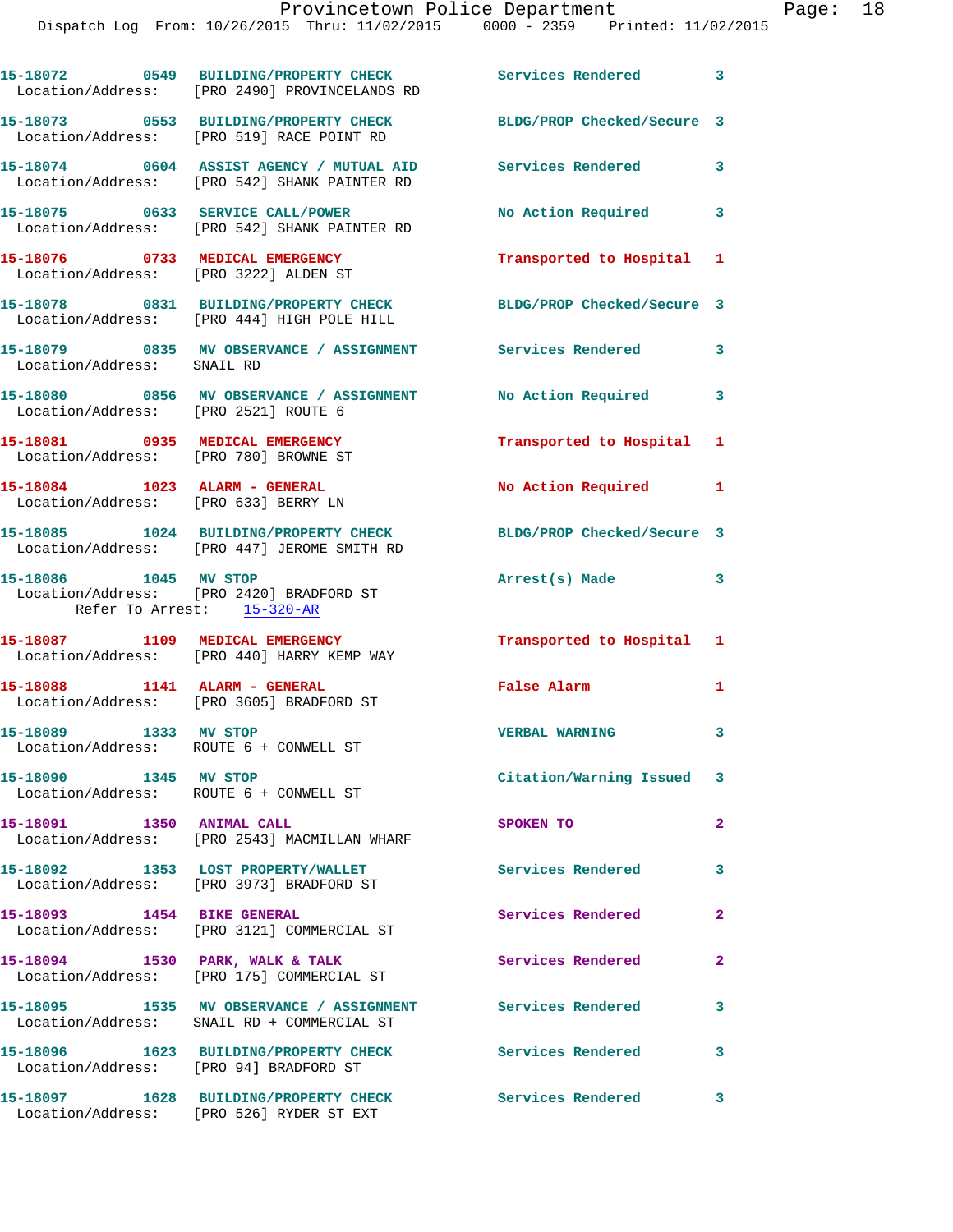|                                                         | Dispatch Log From: 10/26/2015 Thru: 11/02/2015 0000 - 2359 Printed: 11/02/2015                                    | Provincetown Police Department |              | Pag |
|---------------------------------------------------------|-------------------------------------------------------------------------------------------------------------------|--------------------------------|--------------|-----|
|                                                         | 15-18098 1636 BUILDING/PROPERTY CHECK BLDG/PROP Checked/Secure 3<br>Location/Address: [PRO 1778] SHANK PAINTER RD |                                |              |     |
|                                                         | 15-18099 1657 BUILDING/PROPERTY CHECK Services Rendered<br>Location/Address: NELSON AVE                           |                                | 3            |     |
|                                                         | 15-18100 1705 BUILDING/PROPERTY CHECK BLDG/PROP Checked/Secure 3<br>Location/Address: [PRO 519] RACE POINT RD     |                                |              |     |
|                                                         | 15-18101 1726 PARK, WALK & TALK<br>Location/Address: [PRO 2500] COMMERCIAL ST                                     | Services Rendered              | $\mathbf{2}$ |     |
| 15-18103 1746 MV STOP                                   | Location/Address: BRADFORD ST + HOWLAND ST                                                                        | <b>VERBAL WARNING</b>          | 3            |     |
|                                                         | 15-18104 1805 BUILDING/PROPERTY CHECK BLDG/PROP Checked/Secure 3<br>Location/Address: [PRO 447] JEROME SMITH RD   |                                |              |     |
|                                                         | 15-18105 1812 HARASSMENT<br>Location/Address: [PRO 106] COMMERCIAL ST                                             | SPOKEN TO                      | 2            |     |
|                                                         | 15-18106 1844 BUILDING/PROPERTY CHECK BLDG/PROP Checked/Secure 3<br>Location/Address: [PRO 1952] COMMERCIAL ST    |                                |              |     |
|                                                         | 15-18107 1910 BUILDING/PROPERTY CHECK BLDG/PROP Checked/Secure 3<br>Location/Address: [PRO 3033] COMMERCIAL ST    |                                |              |     |
|                                                         | 15-18108 1915 MV OBSERVANCE / ASSIGNMENT<br>Location/Address: HOWLAND ST + BRADFORD ST                            | No Action Required             | 3            |     |
|                                                         | 15-18109 1938 MV STOP<br>Location/Address: [PRO 742] BRADFORD ST                                                  | <b>VERBAL WARNING</b>          | 3            |     |
| 15-18111 2004 MV STOP                                   | Location/Address: [PRO 742] BRADFORD ST                                                                           | <b>VERBAL WARNING</b>          | 3            |     |
|                                                         | 15-18112 2038 MEDICAL EMERGENCY<br>Location/Address: [PRO 442] HARRY KEMP WAY                                     | Services Rendered              | 1            |     |
| 15-18113 2122 MV STOP<br>Location/Address: WEST VINE ST |                                                                                                                   | <b>VERBAL WARNING</b>          | 3            |     |
|                                                         | 15-18114 2138 ASSIST AGENCY / H/M/O Services Rendered<br>Location/Address: [PRO 2543] MACMILLAN WHARF             |                                | 3            |     |
| For Date: 11/02/2015 - Monday                           |                                                                                                                   |                                |              |     |
|                                                         | 15-18115 0000 LOBBY TRAFFIC<br>Location/Address: [PRO 542] SHANK PAINTER RD                                       | Services Rendered              | $\mathbf{2}$ | 1   |
|                                                         | 15-18117 0040 BUILDING/PROPERTY CHECK<br>Location/Address: [PRO 2483] COMMERCIAL ST                               | Services Rendered              | 3            |     |
|                                                         | 15-18116 0043 BUILDING/PROPERTY CHECK BLDG/PROP Checked/Secure 3<br>Location/Address: [PRO 530] SHANK PAINTER RD  |                                |              |     |
|                                                         | 15-18118 0057 BUILDING/PROPERTY CHECK BLDG/PROP Checked/Secure 3<br>Location/Address: [PRO 2499] RACE POINT RD    |                                |              |     |
|                                                         | 15-18119 0100 BUILDING/PROPERTY CHECK Services Rendered<br>Location/Address: [PRO 3430] COMMERCIAL ST             |                                | 3            |     |
|                                                         | 15-18120 0105 MV OBSERVANCE / ASSIGNMENT Services Rendered<br>Location/Address: [PRO 413] CONWELL ST              |                                | 3            |     |
|                                                         | 15-18121   0121   ASSIST AGENCY / MUTUAL AID   Services Rendered<br>Location/Address: [PRO 3259] MACMILLAN WHARF  |                                | 3            |     |
|                                                         | 15-18122  0123  SUSPICIOUS ACTIVITY                                                                               | SPOKEN TO                      | $\mathbf{2}$ |     |

Location/Address: COMMERCIAL ST

age: 19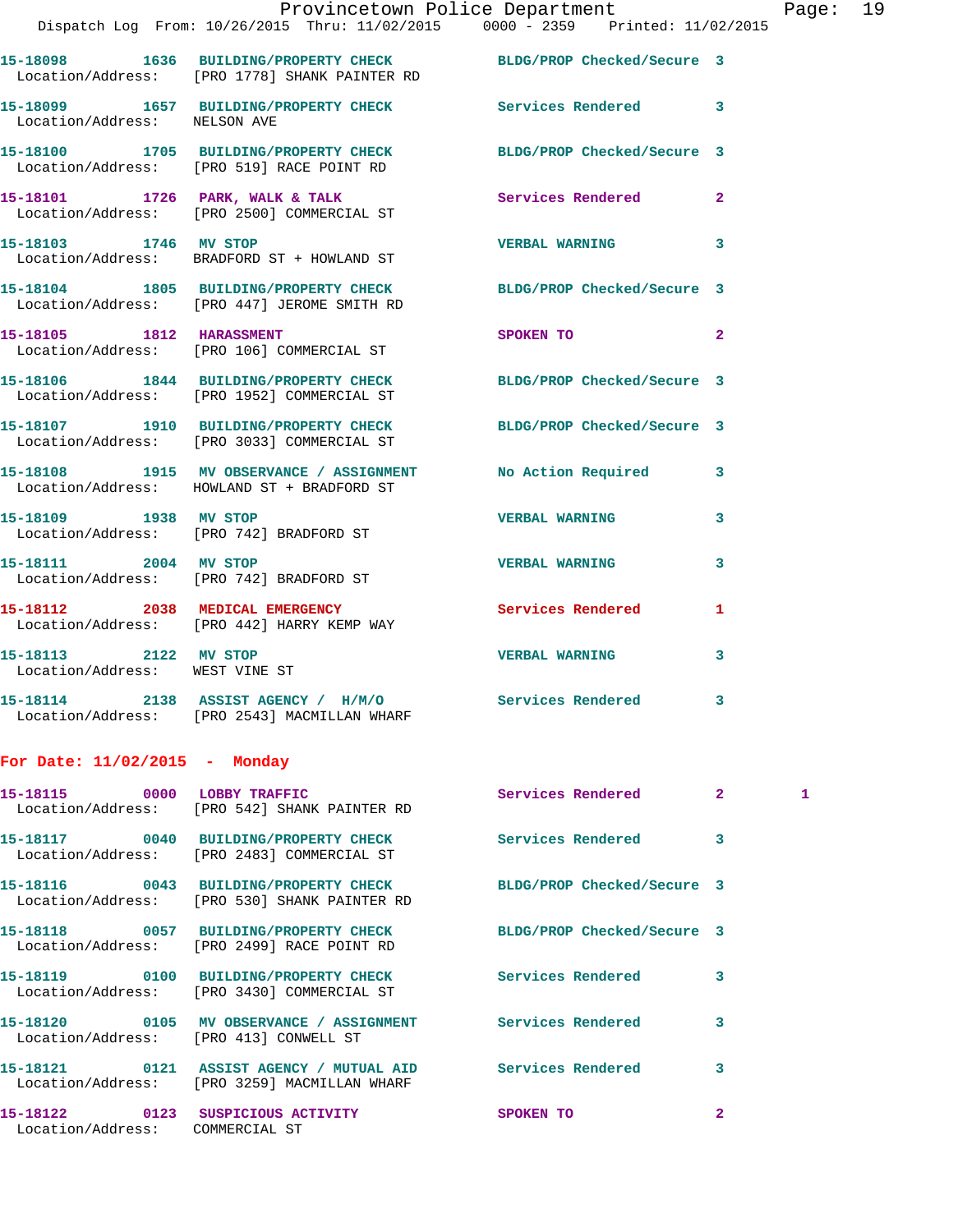Dispatch Log From: 10/26/2015 Thru: 11/02/2015 0000 - 2359 Printed: 11/02/2015

**15-18123 0142 BUILDING/PROPERTY CHECK Services Rendered 3**  Location/Address: [PRO 2206] COMMERCIAL ST **15-18124 0145 BUILDING/PROPERTY CHECK BLDG/PROP Checked/Secure 3**  Location/Address: [PRO 710] BRADFORD ST **15-18125 0208 BUILDING/PROPERTY CHECK BLDG/PROP Checked/Secure 3**  Location/Address: [PRO 433] RYDER ST EXT **15-18126 0242 BUILDING/PROPERTY CHECK BLDG/PROP Checked/Secure 3**  Location/Address: [PRO 80] CARVER ST **15-18127 0355 BUILDING/PROPERTY CHECK BLDG/PROP Checked/Secure 3**  Location/Address: [PRO 545] SHANK PAINTER RD **15-18128 0457 ALARM - GENERAL False Alarm 1**  Location/Address: [PRO 2087] HARRY KEMP WAY **15-18129 0516 BUILDING/PROPERTY CHECK Services Rendered 3**  Location/Address: [PRO 2977] COMMERCIAL ST **15-18130 0531 BUILDING/PROPERTY CHECK BLDG/PROP Checked/Secure 3**  Location/Address: [PRO 3259] MACMILLAN WHARF **15-18131 0748 BUILDING/PROPERTY CHECK BLDG/PROP Checked/Secure 3**  Location/Address: [PRO 447] JEROME SMITH RD 15-18132 0758 PARK, WALK & TALK **No Action Required** 2 Location/Address: [PRO 440] HARRY KEMP WAY **15-18133 0810 BUILDING/PROPERTY CHECK BLDG/PROP Checked/Secure 3**  Location/Address: [PRO 1638] COMMERCIAL ST **15-18134 0822 COMPLAINT Services Rendered 3**  Location/Address: [PRO 542] SHANK PAINTER RD **15-18135 0831 MV OBSERVANCE / ASSIGNMENT Services Rendered 3**  Location/Address: **15-18136 0833 PARK, WALK & TALK Services Rendered 2**  Location/Address: [PRO 488] MAYFLOWER ST **15-18138** 0849 COMPLAINT SPOKEN TO 3 Location/Address: [PRO 542] SHANK PAINTER RD **15-18139 0852 MV STOP VERBAL WARNING 3**  Location/Address: ROUTE 6 + CONWELL ST **15-18141 0915 FOLLOW UP FOLLOW UP 2**  Location/Address: [PRO 285] COMMERCIAL ST **15-18140 0916 PARK, WALK & TALK Services Rendered 2**  Location/Address: [PRO 515] RACE POINT RD **15-18142 0919 BUILDING/PROPERTY CHECK BLDG/PROP Checked/Secure 3**  Location/Address: [PRO 3033] COMMERCIAL ST **15-18143 0927 BUILDING/PROPERTY CHECK BLDG/PROP Checked/Secure 3**  Location/Address: [PRO 1780] JOHNSON ST **15-18145 0943 MV OBSERVANCE / ASSIGNMENT No Action Required 3**  Location/Address: JEROME SMITH RD + SHANK PAINTER RD **15-18144 0944 BUILDING/PROPERTY CHECK BLDG/PROP Checked/Secure 3**  Location/Address: [PRO 2194] COMMERCIAL ST **15-18146 0949 MV OBSERVANCE / ASSIGNMENT Services Rendered 3**  Location/Address: HOWLAND ST + WILLOW DR **15-18147 0949 LOST EYEGLASSES Services Rendered 3**